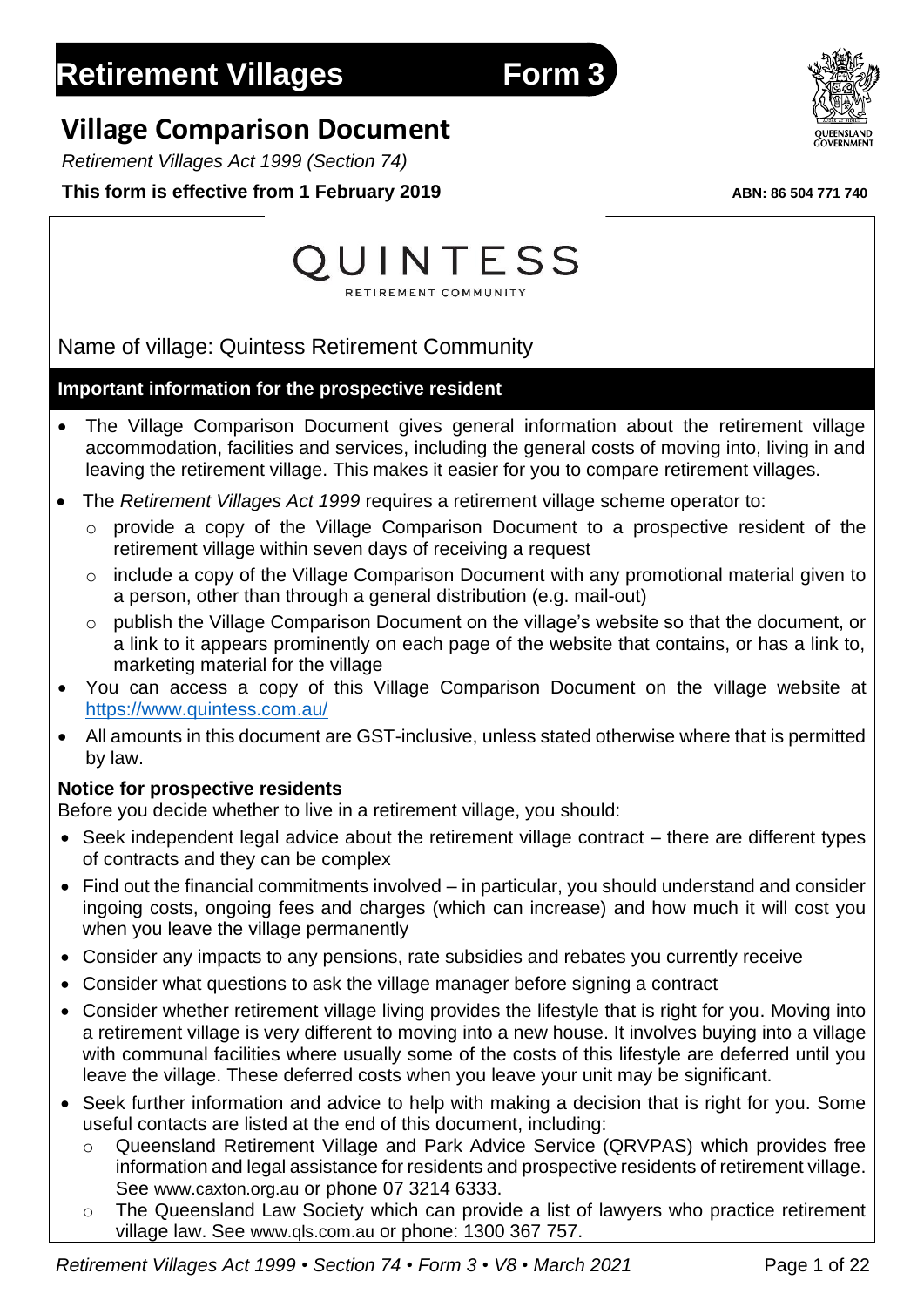#### **More information**

- If you decide to move into a retirement village, the operator will provide you with a Prospective Costs Document for your selected unit, a residence contract and other legal documents.
- By law, you must have a copy of the Village Comparison Document, the Prospective Costs Document, the village by-laws, your residence contract and all attachments to your residence contract for at least 21 days before you and the operator enter into the residence contract. This is to give you time to read these documents carefully and seek professional advice about your legal and financial interests. You have the right to waive the 21-day period if you get legal advice from a Queensland lawyer about your contract.

**The information in this Village Comparison Document is correct as at** *24 May 2022* **and applies to prospective residents.**

**Some of the information in this document may not apply to existing residence contracts.**

|                                                             | Part 1 - Operator and management details                                                                  |  |  |  |  |  |
|-------------------------------------------------------------|-----------------------------------------------------------------------------------------------------------|--|--|--|--|--|
| 1.1 Retirement village                                      | <b>Retirement Village Name Quintess Retirement Community</b>                                              |  |  |  |  |  |
| <b>location</b>                                             | <b>Street Address 29 Linear Drive</b>                                                                     |  |  |  |  |  |
|                                                             | Suburb Mango Hill State QLD Post Code 4509                                                                |  |  |  |  |  |
| 1.2 Owner of the land<br>on which the<br>retirement village | Name of land owner Mango Hill Retirement Village Unit Co Pty Ltd<br>As Trustee Under Instrument 721147276 |  |  |  |  |  |
| scheme is located                                           | Australian Company Number (ACN) 638 443 071                                                               |  |  |  |  |  |
|                                                             | Address Unit 10, 5 Canopus Street                                                                         |  |  |  |  |  |
|                                                             | State QLD Post Code 4035<br>Suburb Bridgeman Downs                                                        |  |  |  |  |  |
| 1.3 Village operator                                        | Name of entity that operates the retirement village (scheme operator)                                     |  |  |  |  |  |
|                                                             | Mango Hill Retirement Village Asset Co Pty Ltd (As Trustee)                                               |  |  |  |  |  |
|                                                             | Australian Company Number (ACN) 638 869 173                                                               |  |  |  |  |  |
|                                                             | Address Unit 10, 5 Canopus Street                                                                         |  |  |  |  |  |
|                                                             | Suburb Bridgeman Downs<br>State QLD Post Code 4035                                                        |  |  |  |  |  |
|                                                             | Date entity became operator - 17 March 2022                                                               |  |  |  |  |  |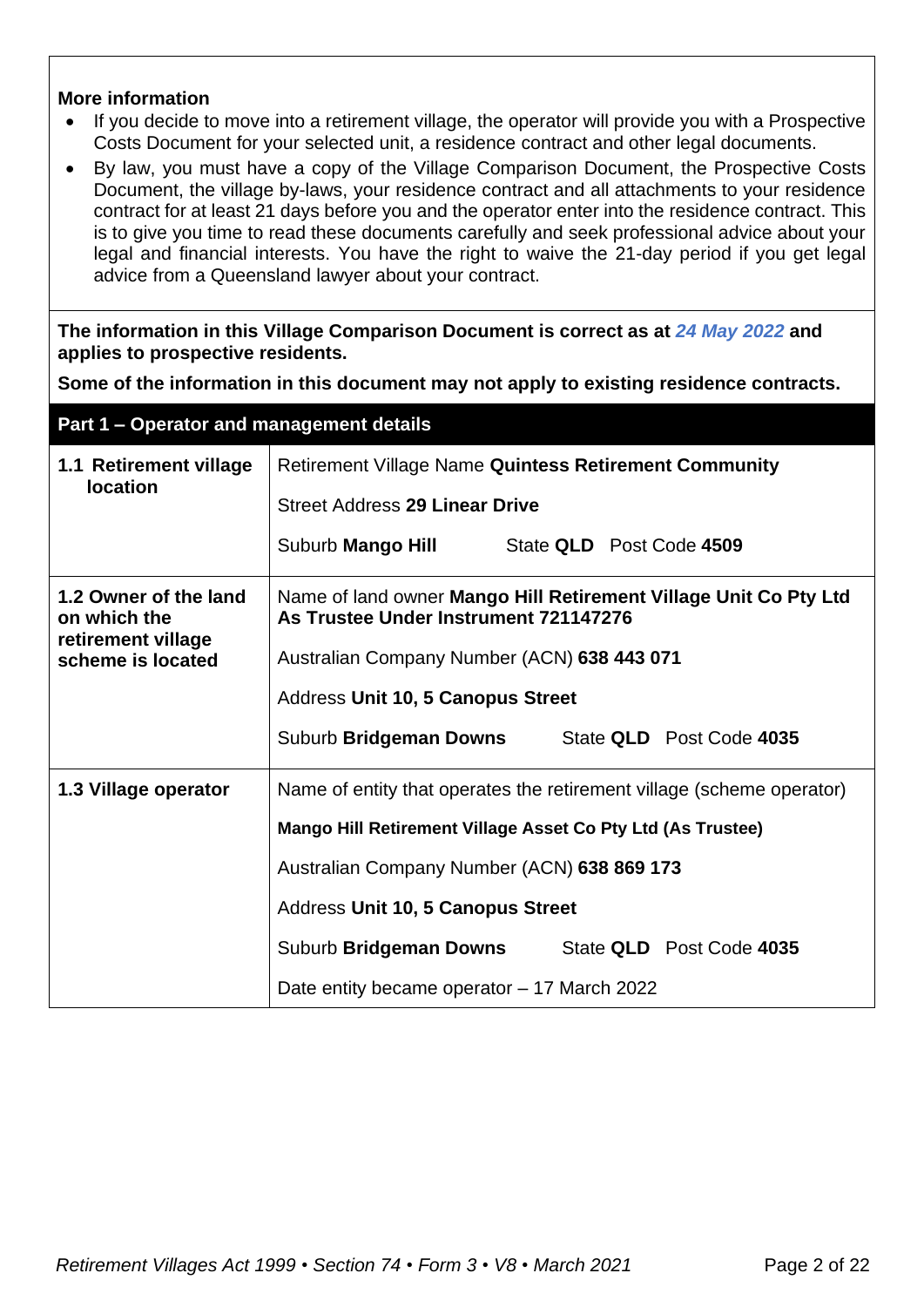| 1.4 Village                                            | Name of village management entity and contact details                                                                                                                                                                                                                                                                                             |  |  |  |  |  |  |  |
|--------------------------------------------------------|---------------------------------------------------------------------------------------------------------------------------------------------------------------------------------------------------------------------------------------------------------------------------------------------------------------------------------------------------|--|--|--|--|--|--|--|
| management and<br>onsite availability                  | Quintess Retirement Community Mango Hill Management Co Pty<br>Ltd                                                                                                                                                                                                                                                                                 |  |  |  |  |  |  |  |
|                                                        | Australian Company Number (ACN) 653 569 987                                                                                                                                                                                                                                                                                                       |  |  |  |  |  |  |  |
|                                                        | Phone 1800 322 044 Email info@quintess.com.au                                                                                                                                                                                                                                                                                                     |  |  |  |  |  |  |  |
|                                                        | An onsite manager (or representative) is available to residents:                                                                                                                                                                                                                                                                                  |  |  |  |  |  |  |  |
|                                                        | $\Box$ Full time                                                                                                                                                                                                                                                                                                                                  |  |  |  |  |  |  |  |
|                                                        | <del>□ Part time</del>                                                                                                                                                                                                                                                                                                                            |  |  |  |  |  |  |  |
|                                                        | $\boxtimes$ By appointment only                                                                                                                                                                                                                                                                                                                   |  |  |  |  |  |  |  |
|                                                        | Aone available                                                                                                                                                                                                                                                                                                                                    |  |  |  |  |  |  |  |
|                                                        |                                                                                                                                                                                                                                                                                                                                                   |  |  |  |  |  |  |  |
|                                                        | Onsite availability includes:                                                                                                                                                                                                                                                                                                                     |  |  |  |  |  |  |  |
|                                                        |                                                                                                                                                                                                                                                                                                                                                   |  |  |  |  |  |  |  |
|                                                        |                                                                                                                                                                                                                                                                                                                                                   |  |  |  |  |  |  |  |
| <b>1.5 Approved closure</b><br>plan or transition plan | Is there an approved transition plan for the village?<br>$\Box$ Yes $\boxtimes$ No                                                                                                                                                                                                                                                                |  |  |  |  |  |  |  |
| for the retirement<br>village                          | Short description for the transition plan [Note: Delete if this does not apply]                                                                                                                                                                                                                                                                   |  |  |  |  |  |  |  |
|                                                        | Declaration date for the transition plan [Note: Delete if this does not apply]                                                                                                                                                                                                                                                                    |  |  |  |  |  |  |  |
|                                                        | A written transition plan approved by the Department of Communities,<br>Housing and Digital Economy is required when an existing operator is<br>transitioning control of the retirement village scheme's operation to a<br>new operator.                                                                                                          |  |  |  |  |  |  |  |
|                                                        | Is there an approved closure plan for the village?                                                                                                                                                                                                                                                                                                |  |  |  |  |  |  |  |
|                                                        | $\Box$ Yes $\boxtimes$ No<br>Short description for the closure plan- <i>[Note: Delete if this does not apply]</i>                                                                                                                                                                                                                                 |  |  |  |  |  |  |  |
|                                                        | Declaration date for the closure plan- <i>[Note: Delete if this does not apply]</i>                                                                                                                                                                                                                                                               |  |  |  |  |  |  |  |
|                                                        | A written closure plan approved by the residents of the village (by a<br>special resolution at a residents meeting) or by the Department of<br>Communities, Housing and Digital Economy is required if an operator is<br>closing a retirement village scheme. This includes winding down or<br>stopping to operate the village, even temporarily. |  |  |  |  |  |  |  |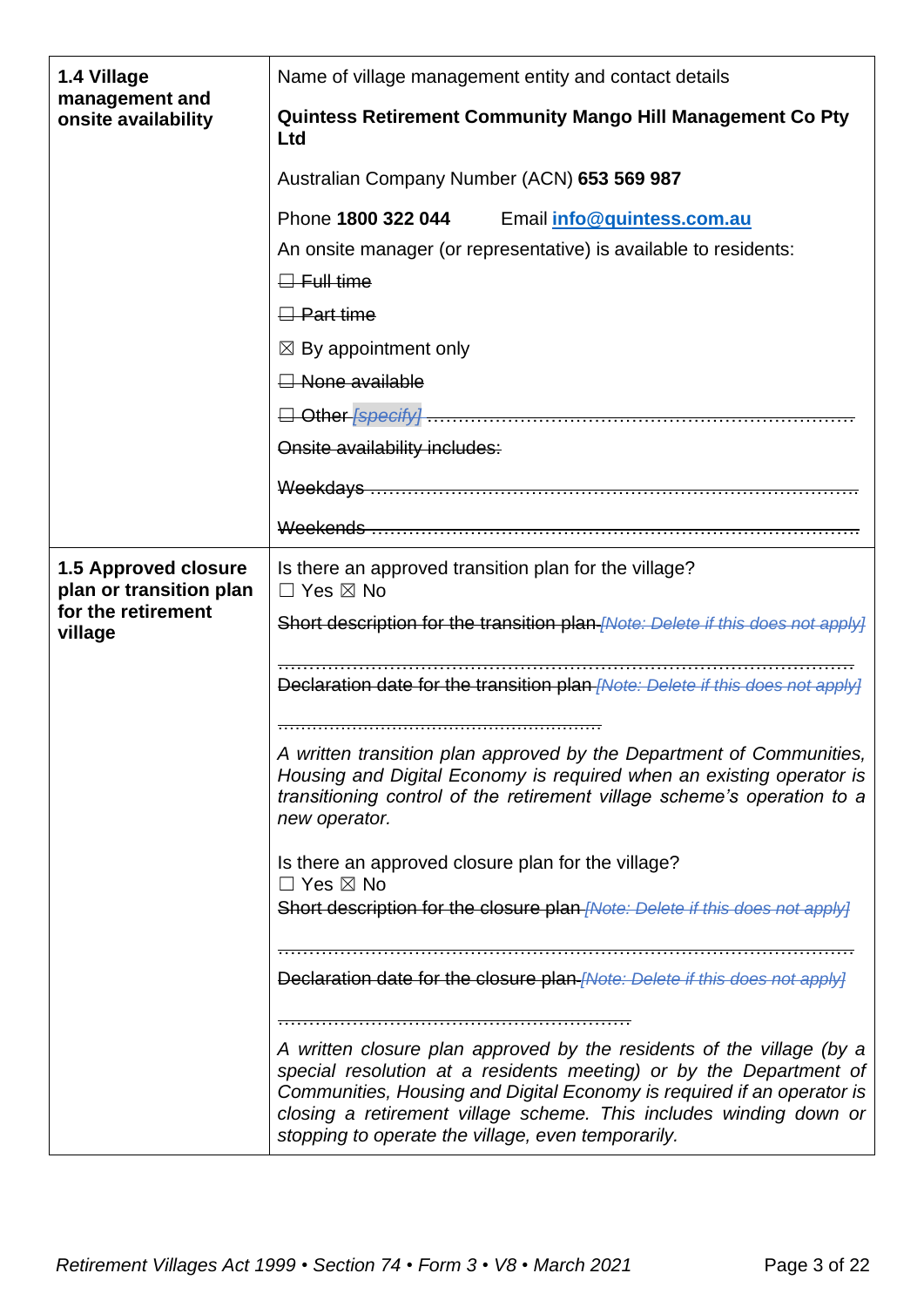| <b>1.6 Statutory Charge</b><br>over retirement village<br>land. | Tenure in a leasehold or freehold scheme is secured by the registration<br>of your interest on the certificate of title for the property. There is no<br>statutory charge registered over leasehold schemes and freehold<br>schemes.                                                                                                                                                                                                    |                              |                                                                                                                                   |              |  |  |
|-----------------------------------------------------------------|-----------------------------------------------------------------------------------------------------------------------------------------------------------------------------------------------------------------------------------------------------------------------------------------------------------------------------------------------------------------------------------------------------------------------------------------|------------------------------|-----------------------------------------------------------------------------------------------------------------------------------|--------------|--|--|
|                                                                 | In relation to licence schemes, a statutory charge over the land is<br>normally registered on the certificate of title by the chief executive of the<br>department administering the Act. It there is no statutory charge<br>registered on a licence scheme, which may be the case for some<br>religious, charitable or community purpose organisations, you should<br>check if the security of tenure offered meets your requirements. |                              |                                                                                                                                   |              |  |  |
|                                                                 | village land?<br>$\Box$ Yes $\boxtimes$ No                                                                                                                                                                                                                                                                                                                                                                                              |                              | Is a statutory charge registered on the certificate of title for the retirement                                                   |              |  |  |
|                                                                 |                                                                                                                                                                                                                                                                                                                                                                                                                                         |                              | If yes, provide details of the registered statutory charge                                                                        |              |  |  |
| Part 2 - Age limits                                             |                                                                                                                                                                                                                                                                                                                                                                                                                                         |                              |                                                                                                                                   |              |  |  |
| 2.1 What age limits<br>apply to residents in<br>this village?   | At least 65 years of age for each resident and otherwise in the Scheme<br>Operator's discretion on a case by case basis.                                                                                                                                                                                                                                                                                                                |                              |                                                                                                                                   |              |  |  |
| <b>ACCOMMODATION, FACILITIES AND SERVICES</b>                   |                                                                                                                                                                                                                                                                                                                                                                                                                                         |                              |                                                                                                                                   |              |  |  |
| Part 3 - Accommodation units: Nature of ownership or tenure     |                                                                                                                                                                                                                                                                                                                                                                                                                                         |                              |                                                                                                                                   |              |  |  |
| 3.1 Resident                                                    | $\overline{\mathsf{H}}$ Freehold (owner resident)                                                                                                                                                                                                                                                                                                                                                                                       |                              |                                                                                                                                   |              |  |  |
| ownership or tenure of<br>the units in the village              | $\boxtimes$ Lease (non-owner resident)                                                                                                                                                                                                                                                                                                                                                                                                  |                              |                                                                                                                                   |              |  |  |
| is:                                                             | $\overline{\bigcup}$ Licence (non-owner resident)                                                                                                                                                                                                                                                                                                                                                                                       |                              |                                                                                                                                   |              |  |  |
|                                                                 | $\overline{\Box}$ Share in company title entity (non-owner resident)                                                                                                                                                                                                                                                                                                                                                                    |                              |                                                                                                                                   |              |  |  |
|                                                                 | $\Box$ Unit in unit trust (non-owner resident)                                                                                                                                                                                                                                                                                                                                                                                          |                              |                                                                                                                                   |              |  |  |
|                                                                 |                                                                                                                                                                                                                                                                                                                                                                                                                                         | -Rental (non-owner resident) |                                                                                                                                   |              |  |  |
|                                                                 |                                                                                                                                                                                                                                                                                                                                                                                                                                         |                              |                                                                                                                                   |              |  |  |
| <b>Accommodation types</b>                                      |                                                                                                                                                                                                                                                                                                                                                                                                                                         |                              |                                                                                                                                   |              |  |  |
| 3.2 Number of units by<br>accommodation type<br>and tenure      |                                                                                                                                                                                                                                                                                                                                                                                                                                         |                              | There are 145 townhouse units in the village, comprising<br>0 single story units; 145 units in multi-story building with 2 levels |              |  |  |
| <b>Accommodation</b><br>unit                                    | <b>Freehold</b>                                                                                                                                                                                                                                                                                                                                                                                                                         | Leasehold                    | <b>Licence</b>                                                                                                                    | Other [name] |  |  |
| Independent living<br>units                                     |                                                                                                                                                                                                                                                                                                                                                                                                                                         |                              |                                                                                                                                   |              |  |  |
| Studio                                                          |                                                                                                                                                                                                                                                                                                                                                                                                                                         |                              |                                                                                                                                   |              |  |  |
| One bedroom                                                     |                                                                                                                                                                                                                                                                                                                                                                                                                                         |                              |                                                                                                                                   |              |  |  |
| Two bedroom<br>$\qquad \qquad \blacksquare$                     |                                                                                                                                                                                                                                                                                                                                                                                                                                         | 117                          |                                                                                                                                   |              |  |  |
| Three bedroom<br>$\qquad \qquad \blacksquare$                   | 28                                                                                                                                                                                                                                                                                                                                                                                                                                      |                              |                                                                                                                                   |              |  |  |
| Serviced units                                                  |                                                                                                                                                                                                                                                                                                                                                                                                                                         |                              |                                                                                                                                   |              |  |  |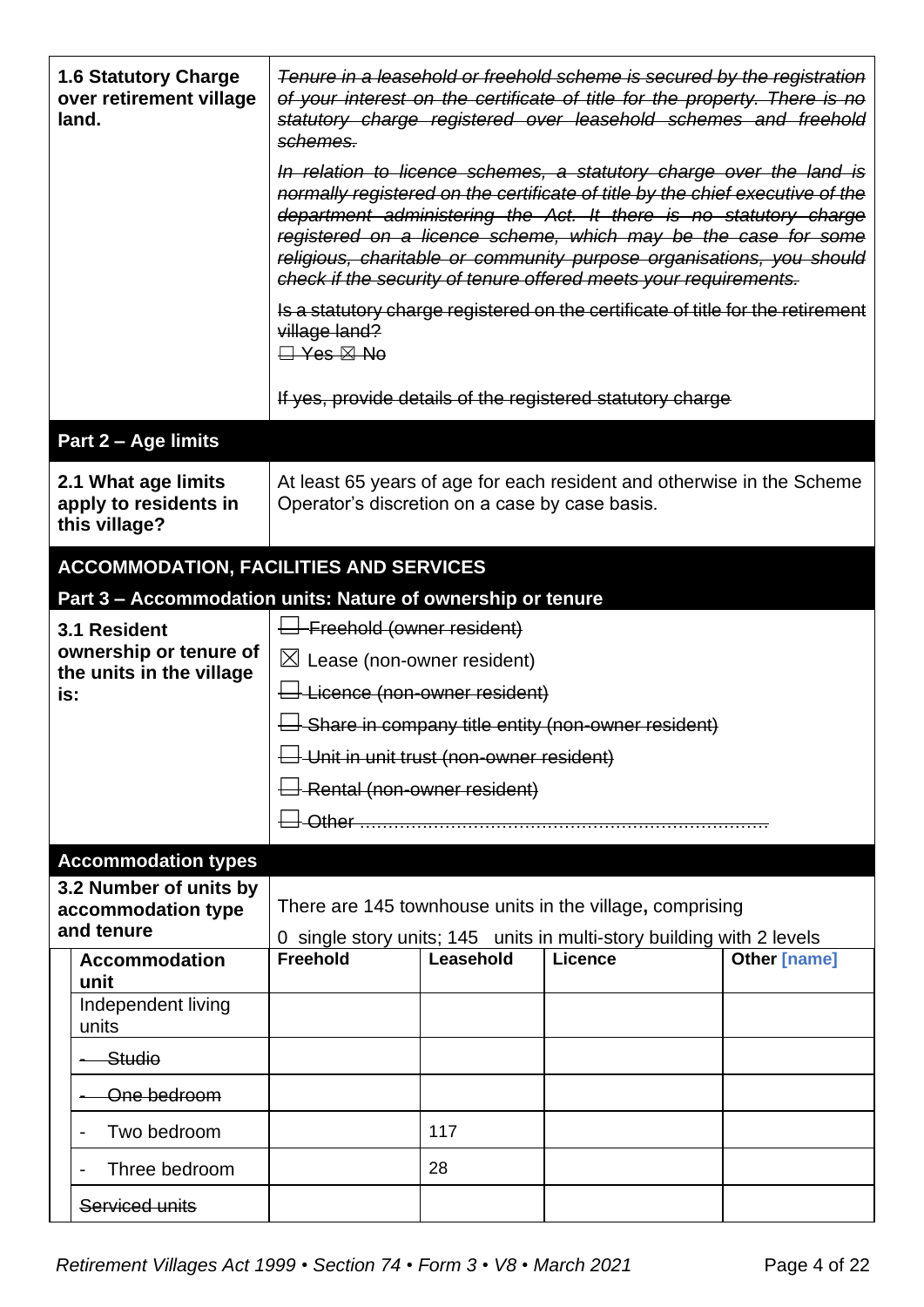| Studio                                                                   |                                                                                                                                                                                                                             |     |                                                                                                                                                                                                                                               |  |  |  |
|--------------------------------------------------------------------------|-----------------------------------------------------------------------------------------------------------------------------------------------------------------------------------------------------------------------------|-----|-----------------------------------------------------------------------------------------------------------------------------------------------------------------------------------------------------------------------------------------------|--|--|--|
| One bedroom                                                              |                                                                                                                                                                                                                             |     |                                                                                                                                                                                                                                               |  |  |  |
| Two bedroom                                                              |                                                                                                                                                                                                                             |     |                                                                                                                                                                                                                                               |  |  |  |
| Three bedroom                                                            |                                                                                                                                                                                                                             |     |                                                                                                                                                                                                                                               |  |  |  |
| Other-[specify]                                                          |                                                                                                                                                                                                                             |     |                                                                                                                                                                                                                                               |  |  |  |
| Total number of units                                                    |                                                                                                                                                                                                                             | 145 |                                                                                                                                                                                                                                               |  |  |  |
|                                                                          |                                                                                                                                                                                                                             |     |                                                                                                                                                                                                                                               |  |  |  |
| <b>Access and design</b>                                                 |                                                                                                                                                                                                                             |     |                                                                                                                                                                                                                                               |  |  |  |
| 3.3 What disability<br>access and design                                 |                                                                                                                                                                                                                             |     | $\boxtimes$ Level access from the street into and between all areas of the unit<br>(i.e. no external or internal steps or stairs) in $\Box$ all $\boxtimes$ some units                                                                        |  |  |  |
| features do the units<br>and the village<br>contain?                     | units                                                                                                                                                                                                                       |     | $\boxtimes$ Alternatively, a ramp, elevator or lift allows entry into $\boxminus$ all $\boxtimes$ some                                                                                                                                        |  |  |  |
|                                                                          |                                                                                                                                                                                                                             |     | $\boxtimes$ Step-free (hobless) shower in $\boxtimes$ all $\boxminus$ some units                                                                                                                                                              |  |  |  |
|                                                                          |                                                                                                                                                                                                                             |     | $\boxtimes$ Width of doorways allow for wheelchair access in $\boxminus$ all $\boxtimes$ some units                                                                                                                                           |  |  |  |
|                                                                          | $\boxtimes$ Toilet is accessible in a wheelchair in $\boxminus$ all $\boxtimes$ some units                                                                                                                                  |     |                                                                                                                                                                                                                                               |  |  |  |
|                                                                          | $\Box$ Other key features in the units or village that cater for people with<br>disability or assist residents to age in place                                                                                              |     |                                                                                                                                                                                                                                               |  |  |  |
|                                                                          | $\Box$ None                                                                                                                                                                                                                 |     |                                                                                                                                                                                                                                               |  |  |  |
| Part 4 - Parking for residents and visitors                              |                                                                                                                                                                                                                             |     |                                                                                                                                                                                                                                               |  |  |  |
| 4.1 What car parking<br>in the village is<br>available for<br>residents? | adjacent to the unit<br>from the unit<br>unit                                                                                                                                                                               |     | $\boxtimes$ All / Some/funit type] units with own garage or carport attached or<br><b>E</b> All / Some [unit type] units with own garage or carport separate<br><b>E</b> All / Some funit type] units with own car park space adjacent to the |  |  |  |
|                                                                          | $\Box$ All / Some [unit type] units with own car park space separate from<br>the unit<br>$\boxtimes$ General car parking for residents in the village<br>$\Box$ Other parking e.g. caravan or boat<br>parking for residents |     |                                                                                                                                                                                                                                               |  |  |  |
|                                                                          |                                                                                                                                                                                                                             |     |                                                                                                                                                                                                                                               |  |  |  |
|                                                                          |                                                                                                                                                                                                                             |     |                                                                                                                                                                                                                                               |  |  |  |
|                                                                          | $\Box$ No car parking for residents in the village                                                                                                                                                                          |     |                                                                                                                                                                                                                                               |  |  |  |
|                                                                          | Restrictions on resident's car parking include:                                                                                                                                                                             |     |                                                                                                                                                                                                                                               |  |  |  |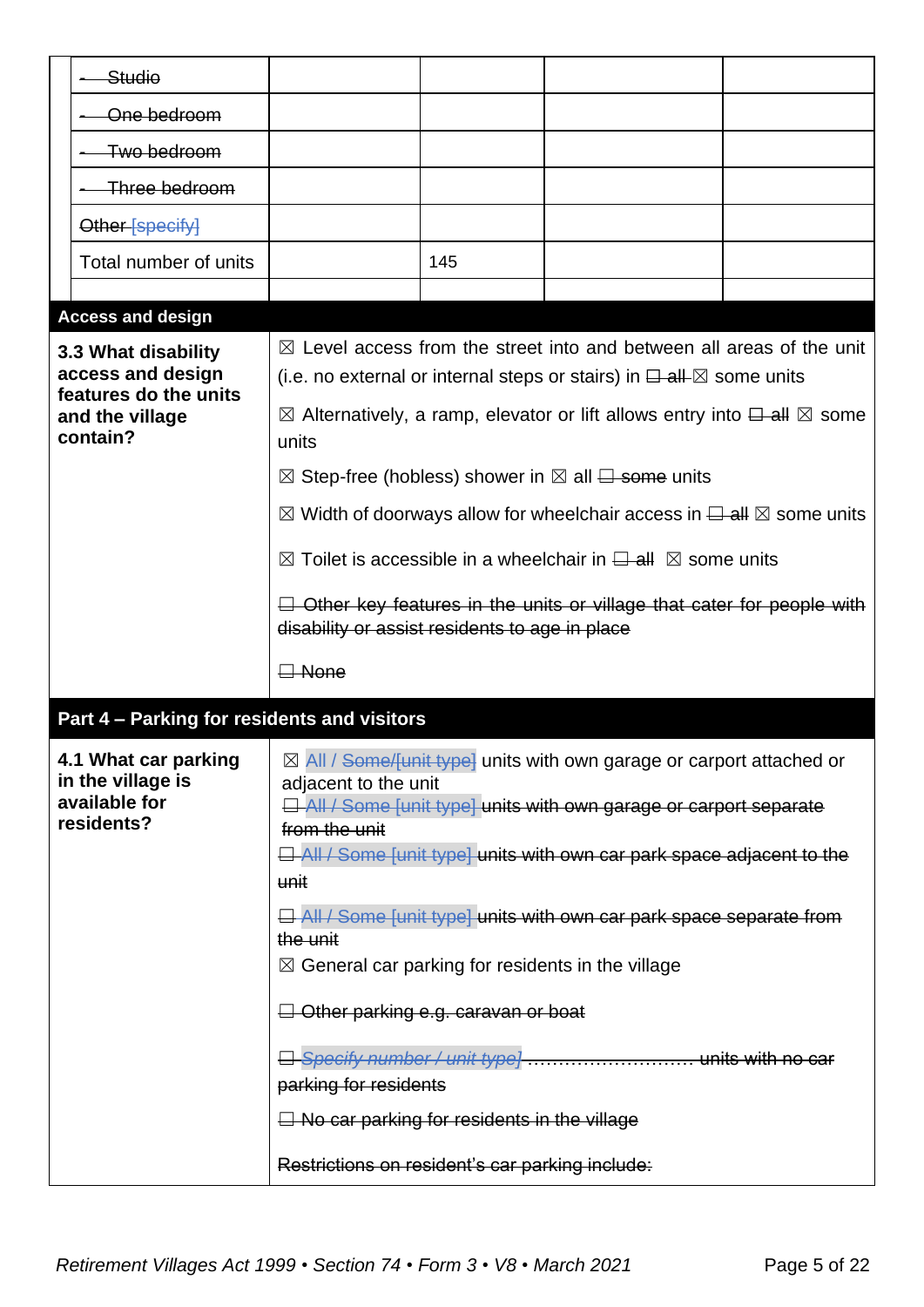| 4.2 Is parking in the<br>village available for<br>visitors?                      | $\boxtimes$ Yes<br>$\Box$ No                                                                                                                                                                                                                                                                                                                                                 |
|----------------------------------------------------------------------------------|------------------------------------------------------------------------------------------------------------------------------------------------------------------------------------------------------------------------------------------------------------------------------------------------------------------------------------------------------------------------------|
| If yes, parking<br>restrictions include<br>e.g. time limit, swipe                | Visitors are required to park in spaces that are designated for visitors.                                                                                                                                                                                                                                                                                                    |
| card/code; [or are<br>available on request]                                      |                                                                                                                                                                                                                                                                                                                                                                              |
| <b>Part 5 - Planning and development</b>                                         |                                                                                                                                                                                                                                                                                                                                                                              |
| 5.1 Is construction or                                                           | Year village construction started 2021                                                                                                                                                                                                                                                                                                                                       |
| development of the<br>village complete?                                          | $\overline{\Box}$ Fully developed / completed                                                                                                                                                                                                                                                                                                                                |
|                                                                                  | $\boxtimes$ Partially developed / completed                                                                                                                                                                                                                                                                                                                                  |
|                                                                                  | Construction yet to commence                                                                                                                                                                                                                                                                                                                                                 |
| 5.2 Construction,<br>development<br>applications and<br>development<br>approvals | Provide detail of any construction, development or redevelopment<br>relating to the retirement village land, including details of any related<br>development approval or development applications in accordance with<br>the Planning Act 2016                                                                                                                                |
| Provide details and<br>timeframe of                                              | 1. Construction of the Scheme commenced during October 2021;                                                                                                                                                                                                                                                                                                                 |
| development or                                                                   | 2. The Scheme will be constructed in stages consisting of:                                                                                                                                                                                                                                                                                                                   |
| proposed development,<br>including the final                                     | $(1)$ 53 Units in Stage 1;                                                                                                                                                                                                                                                                                                                                                   |
| number and types of<br>units and any new<br>facilities.                          | (2) 57 Units in Stage 2; and                                                                                                                                                                                                                                                                                                                                                 |
|                                                                                  | (3) 35 Units in Stage 3.                                                                                                                                                                                                                                                                                                                                                     |
|                                                                                  | 3. All accommodation units are townhouses consisting of either 2 or 3<br>bedrooms;                                                                                                                                                                                                                                                                                           |
|                                                                                  | 4. The Local Government, Moreton Bay Regional Council, has issued a<br>Development Approval for development of the Scheme.                                                                                                                                                                                                                                                   |
| 5.3 Redevelopment<br>plan under the<br><b>Retirement Villages</b>                | Is there an approved redevelopment plan for the village under the<br><b>Retirement Villages Act?</b>                                                                                                                                                                                                                                                                         |
| <b>Act 1999</b>                                                                  | $\boxtimes$ No<br>Yes<br>$\Box$                                                                                                                                                                                                                                                                                                                                              |
|                                                                                  | Short description of the redevelopment plan <i>[Note: Delete if this does not</i><br>apply]                                                                                                                                                                                                                                                                                  |
|                                                                                  | Declaration date for the redevelopment plan <i>[Note: Delete if this does not</i><br>apply]                                                                                                                                                                                                                                                                                  |
|                                                                                  | The Retirement Villages Act may require a written redevelopment plan<br>for certain types of redevelopment of the village and this is different to a<br>development approval. A redevelopment plan must be approved by the<br>residents of the village (by a special resolution at a residents meeting)<br>or by the Department of Communities, Housing and Digital Economy. |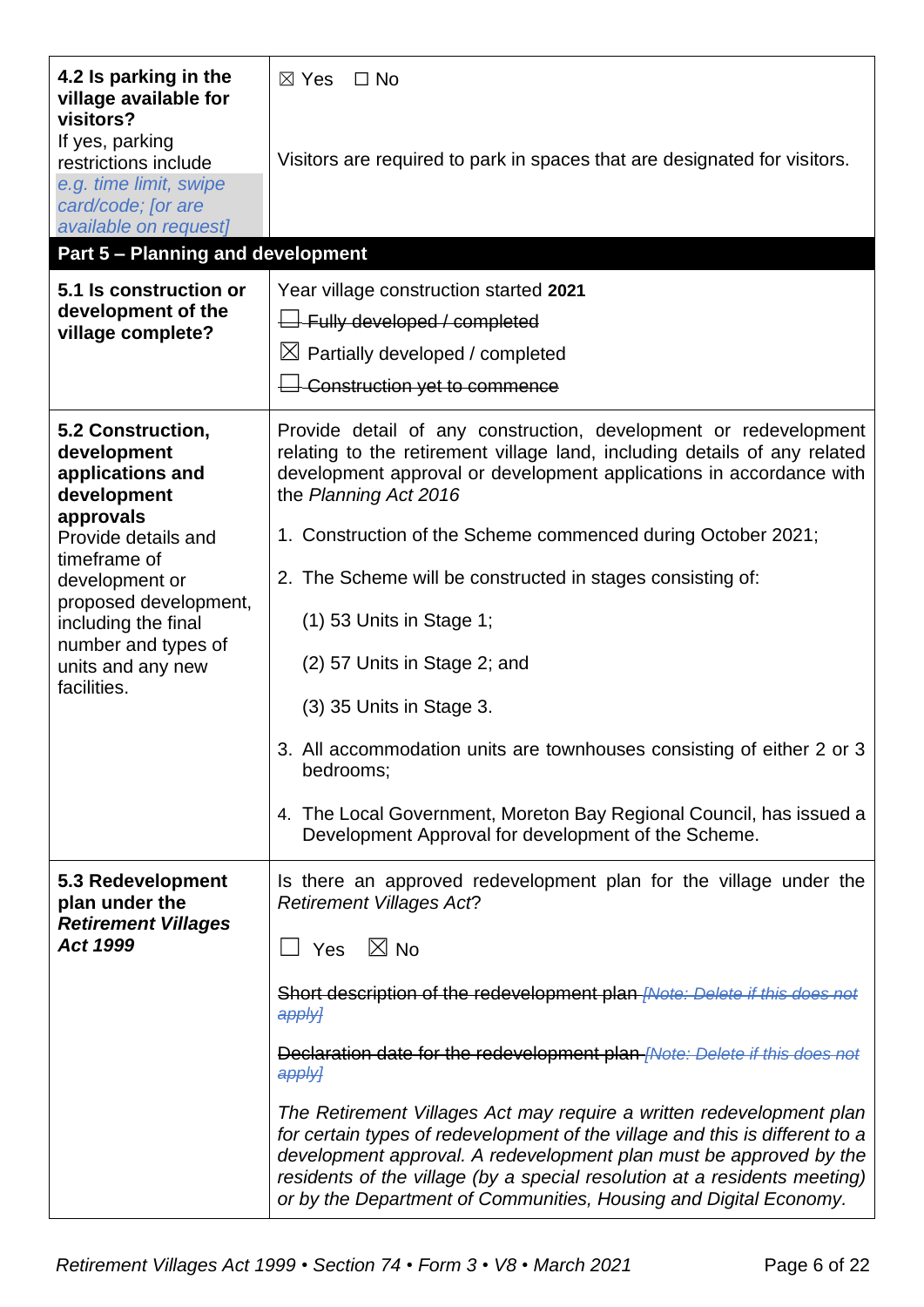|                                                                                                                                                                                                                                                                                                                                                                                                                                                                                                                                                 | Note: see notice at end of document regarding inspection of the<br>development approval documents.                                                                                                                                                                                                                                                                                                                                                                                                      |                                                                                                                                                                                                                                                                                                                                                                          |  |  |  |  |
|-------------------------------------------------------------------------------------------------------------------------------------------------------------------------------------------------------------------------------------------------------------------------------------------------------------------------------------------------------------------------------------------------------------------------------------------------------------------------------------------------------------------------------------------------|---------------------------------------------------------------------------------------------------------------------------------------------------------------------------------------------------------------------------------------------------------------------------------------------------------------------------------------------------------------------------------------------------------------------------------------------------------------------------------------------------------|--------------------------------------------------------------------------------------------------------------------------------------------------------------------------------------------------------------------------------------------------------------------------------------------------------------------------------------------------------------------------|--|--|--|--|
| Part 6 - Facilities onsite at the village                                                                                                                                                                                                                                                                                                                                                                                                                                                                                                       |                                                                                                                                                                                                                                                                                                                                                                                                                                                                                                         |                                                                                                                                                                                                                                                                                                                                                                          |  |  |  |  |
| 6.1 The following<br>facilities are currently<br>available to residents:                                                                                                                                                                                                                                                                                                                                                                                                                                                                        | $\boxtimes$ Activities or games room<br>$\boxtimes$ Arts and crafts room<br>Auditorium<br>$\boxtimes$ BBQ area outdoors<br>$\boxtimes$ Billiards room<br>$\boxtimes$ Bowling green<br>[indoor/outdoor]<br>Business centre (e.g.<br>computers, printers, internet<br>access)<br>Chapel / prayer room<br><b>Communal laundries</b><br>$\boxtimes$ Community room or centre<br>$\boxtimes$ Dining room<br>Gardens<br>$\bowtie$<br>$\boxtimes$ Gym<br>Hairdressing or beauty<br>room<br>$\boxtimes$ Library | $\boxtimes$ Medical consultation room<br>Restaurant<br>Shop<br>$\boxtimes$ Swimming pool [indoor / outdoor]<br>[heated / not heated]<br>$\boxtimes$ Separate lounge in community<br>centre<br>Spa [indoor / outdoor]<br>[heated / not heated<br>Storage area for boats / caravans<br>Tennis court [full/half]<br>Village bus or transport<br>Workshop<br>Other [specify] |  |  |  |  |
| <b>NOT APPLICABLE</b>                                                                                                                                                                                                                                                                                                                                                                                                                                                                                                                           | if there are any restrictions on access or sharing of facilities (e.g. with an aged care facility).                                                                                                                                                                                                                                                                                                                                                                                                     | Details about any facility that is not funded from the General Services Charge paid by residents or                                                                                                                                                                                                                                                                      |  |  |  |  |
| 6.2 Does the village<br>have an onsite,<br>attached, adjacent or<br>co-located residential<br>aged care facility?                                                                                                                                                                                                                                                                                                                                                                                                                               | $\boxtimes$ No<br>Yes<br>Name of residential aged care facility and name of the approved<br>provider                                                                                                                                                                                                                                                                                                                                                                                                    |                                                                                                                                                                                                                                                                                                                                                                          |  |  |  |  |
| Note: Aged care facilities are not covered by the Retirement Villages Act 1999 (Qld). The retirement<br>village operator cannot keep places free or guarantee places in aged care for residents of the<br>retirement village. To enter a residential aged care facility, you must be assessed as eligible by an<br>Aged Care Assessment Team (ACAT) in accordance with the Aged Care Act 1997 (Cwth).<br>Exit fees may apply when you move from your retirement village unit to other accommodation and<br>may involve entering a new contract. |                                                                                                                                                                                                                                                                                                                                                                                                                                                                                                         |                                                                                                                                                                                                                                                                                                                                                                          |  |  |  |  |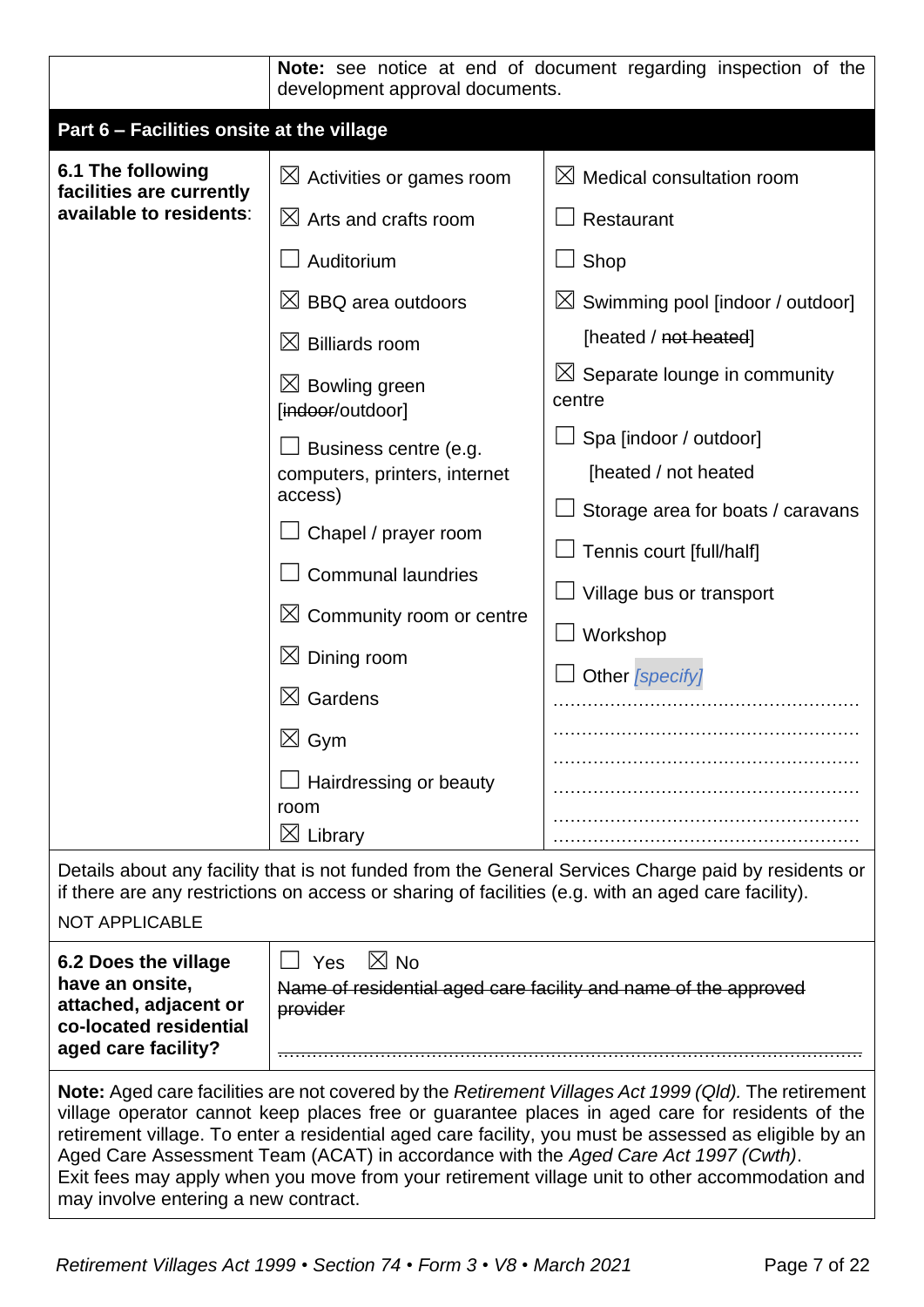| <b>Part 7 – Services</b>                                                                                                                        |                                                                                                                                                                                                                                                                                                                                                                                                                                                                                                                                                                                                                                                                                                                                                                                                                                                                                                                                                                                                                                                                                                                                                                                                                                                                                                                                                                                                                                                                                                                                                                                                                                                                                                                                                                                                                                                              |
|-------------------------------------------------------------------------------------------------------------------------------------------------|--------------------------------------------------------------------------------------------------------------------------------------------------------------------------------------------------------------------------------------------------------------------------------------------------------------------------------------------------------------------------------------------------------------------------------------------------------------------------------------------------------------------------------------------------------------------------------------------------------------------------------------------------------------------------------------------------------------------------------------------------------------------------------------------------------------------------------------------------------------------------------------------------------------------------------------------------------------------------------------------------------------------------------------------------------------------------------------------------------------------------------------------------------------------------------------------------------------------------------------------------------------------------------------------------------------------------------------------------------------------------------------------------------------------------------------------------------------------------------------------------------------------------------------------------------------------------------------------------------------------------------------------------------------------------------------------------------------------------------------------------------------------------------------------------------------------------------------------------------------|
| 7.1 What services are<br>provided to all village<br>residents (funded from<br>the General Services<br><b>Charge fund paid by</b><br>residents)? | Operating the retirement village for the benefit and enjoyment of<br>$\bullet$<br>residents.<br>Managing the community areas and facilities.<br>$\bullet$<br>Managing security at the retirement village.<br>$\bullet$<br>Maintaining the security system, emergency help system and/or<br>$\bullet$<br>safety equipment (if any).<br>Maintaining fire-fighting and protection equipment.<br>$\bullet$<br>Maintaining and updating safety and emergency procedures for<br>$\bullet$<br>the retirement village.<br>Cleaning, maintaining and repairing the community areas and<br>facilities.<br>Maintaining and repairing items in, on or attached to the Units<br>$\bullet$<br>(except where this is a Resident's responsibility).<br>Monitoring and eradicating pests.<br>$\bullet$<br>Engaging staff and contractors necessary for the operation of the<br>$\bullet$<br>retirement village, which may include a village manager, cleaning<br>and maintenance personnel, security personnel, personal care<br>and nursing personnel and/or relief personnel.<br>administrative, secretarial,<br>Arranging<br>for<br>book-keeping,<br>$\bullet$<br>accounting and legal services necessary for the operation of the<br>retirement village.<br>Maintaining any licences required in relation to the retirement<br>$\bullet$<br>village.<br>Paying operating costs in connection with the ownership and<br>operation of the retirement village.<br>Maintaining insurances relating to the retirement village that are<br>$\bullet$<br>required by the Retirement Villages Act 1999 or contemplated by<br>a residence contract or that the scheme operator otherwise<br>deems appropriate.<br>Complying with the Retirement Villages Act 1999.<br>Any other general service funded via a general services charges<br>$\bullet$<br>budget for a financial year. |
| 7.2 Are optional<br>personal services<br>provided or made<br>available to residents<br>on a user-pays basis?                                    | $\boxtimes$ No<br>$\Box$ Yes                                                                                                                                                                                                                                                                                                                                                                                                                                                                                                                                                                                                                                                                                                                                                                                                                                                                                                                                                                                                                                                                                                                                                                                                                                                                                                                                                                                                                                                                                                                                                                                                                                                                                                                                                                                                                                 |
| 7.3 Does the<br>retirement village<br>operator provide<br>government funded<br>home care services<br>under the Aged Care<br>Act 1997 (Cwth)?    | $\overline{\Box}$ Yes, the operator is an Approved Provider of home care under the<br>Aged Care Act 1997 (Registered Accredited Care Supplier - RACS ID<br>number )<br>$\overline{\Box}$ Yes, home care is provided in association with an Approved Provider<br>$\boxtimes$ No, the operator does not provide home care services, residents can<br>arrange their own home care services                                                                                                                                                                                                                                                                                                                                                                                                                                                                                                                                                                                                                                                                                                                                                                                                                                                                                                                                                                                                                                                                                                                                                                                                                                                                                                                                                                                                                                                                      |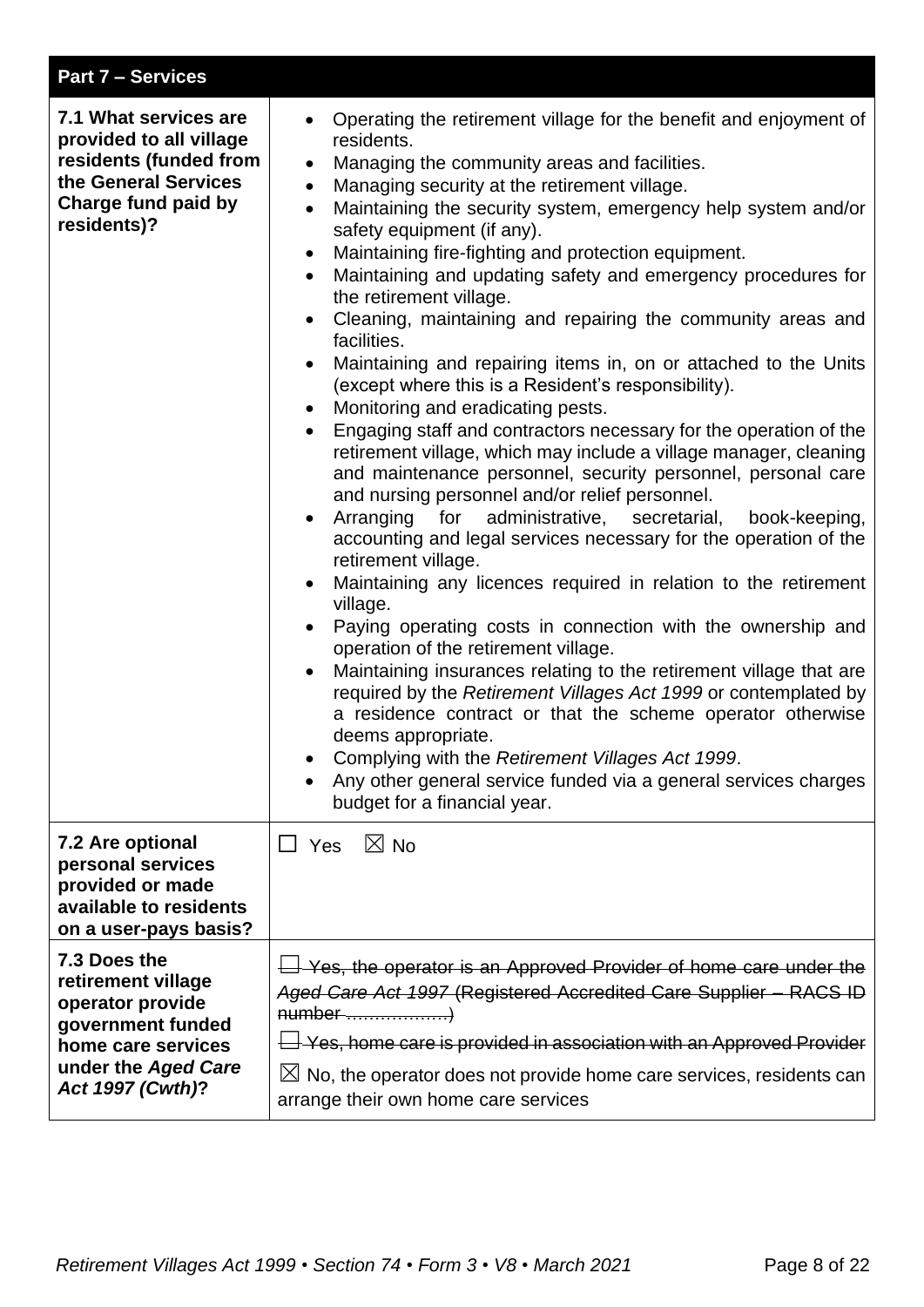**Note:** Some residents may be eligible to receive a Home Care Package, or a Commonwealth Home Support Program subsidised by the Commonwealth Government if assessed as eligible by an aged care assessment team (ACAT) under the *Aged Care Act 1997 (Cwth).* These home care services are not covered by the *Retirement Villages Act 1999* (Qld).

#### **Residents can choose their own approved Home Care Provider and are not obliged to use the retirement village provider, if one is offered.**

| Part 8 - Security and emergency systems                                                                                                                                   |                                                                                                                                                                                                                                  |
|---------------------------------------------------------------------------------------------------------------------------------------------------------------------------|----------------------------------------------------------------------------------------------------------------------------------------------------------------------------------------------------------------------------------|
| 8.1 Does the village<br>have a security<br>system?                                                                                                                        | $\boxtimes$ Yes<br><b>No</b>                                                                                                                                                                                                     |
| If yes:<br>the security system<br>details are:                                                                                                                            | <b>Community Centre CCTV.</b><br>Sliding security gate at main entrance, secured from 7pm to 6am.<br>Residents can allow visitors to enter via intercom within their villa. Key<br>pad access to pedestrian gate to Briar Close. |
| the security system is<br>monitored between:                                                                                                                              | Security cameras operable 24/7 in and outside of community centre and<br>recorded to hard disk drive.                                                                                                                            |
| 8.2 Does the village<br>have an emergency<br>help system?                                                                                                                 | <b>No</b><br>$\boxtimes$ Yes - all residents<br>Optional                                                                                                                                                                         |
| If yes or optional:<br>the emergency help<br>system details are:                                                                                                          | INS Lifeguard Smarthome equipment and monitoring                                                                                                                                                                                 |
| the emergency help<br>$\bullet$<br>system is monitored<br>between:                                                                                                        | 12am and 12pm 7 days per week.                                                                                                                                                                                                   |
| 8.3 Does the village<br>have equipment that<br>provides for the safety<br>or medical emergency<br>of residents?<br>If yes, list or provide<br>details e.g. first aid kit, | $\boxtimes$ Yes<br><b>No</b><br>First Aid Kit.                                                                                                                                                                                   |
| defibrillator                                                                                                                                                             | Defibrillator.                                                                                                                                                                                                                   |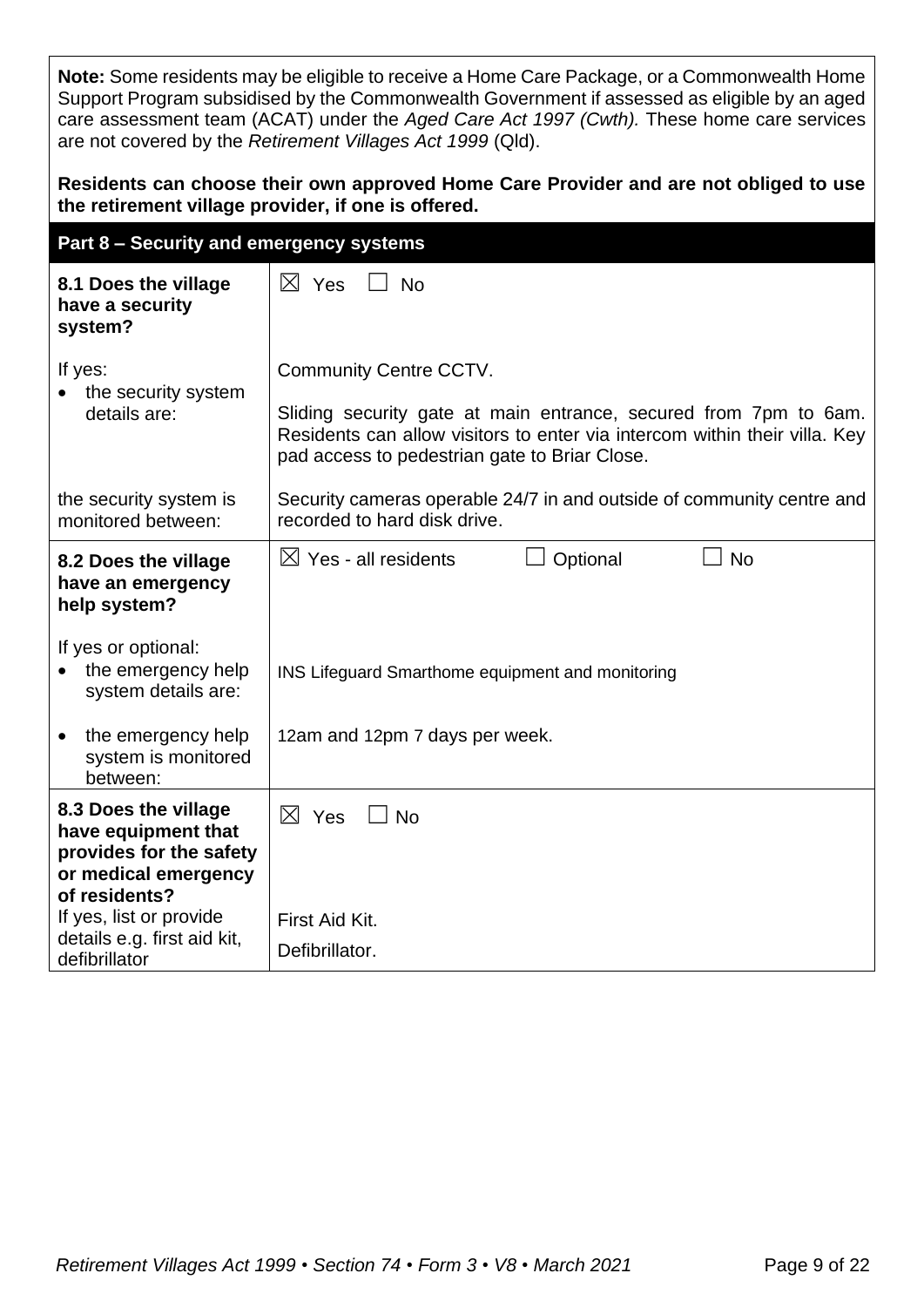# **COSTS AND FINANCIAL MANAGEMENT**

## **Part 9 – Ingoing contribution - entry costs to live in the village**

*An ingoing contribution is the amount a prospective resident must pay under a residence contract to secure a right to reside in the retirement village. The ingoing contribution is also referred to as the sale price or purchase price. It does not include ongoing charges such as rent or other recurring fees.*

| 9.1 What is the                                                                                                                                                                                                                                                                                                                       | <b>Accommodation Unit</b><br>Range of ingoing contribution                                                                                                                                                                                                                                                                |                              |  |  |  |
|---------------------------------------------------------------------------------------------------------------------------------------------------------------------------------------------------------------------------------------------------------------------------------------------------------------------------------------|---------------------------------------------------------------------------------------------------------------------------------------------------------------------------------------------------------------------------------------------------------------------------------------------------------------------------|------------------------------|--|--|--|
| estimated ingoing                                                                                                                                                                                                                                                                                                                     | Independent living units                                                                                                                                                                                                                                                                                                  |                              |  |  |  |
| contribution (sale                                                                                                                                                                                                                                                                                                                    | Studio                                                                                                                                                                                                                                                                                                                    |                              |  |  |  |
| price) range for all<br>types of units in the                                                                                                                                                                                                                                                                                         | One bedroom                                                                                                                                                                                                                                                                                                               |                              |  |  |  |
| village                                                                                                                                                                                                                                                                                                                               | Two bedrooms                                                                                                                                                                                                                                                                                                              | \$395,000.00 to \$440,000.00 |  |  |  |
|                                                                                                                                                                                                                                                                                                                                       | Three bedrooms                                                                                                                                                                                                                                                                                                            | \$545,000.00 to \$599,000.00 |  |  |  |
|                                                                                                                                                                                                                                                                                                                                       | Serviced units                                                                                                                                                                                                                                                                                                            |                              |  |  |  |
|                                                                                                                                                                                                                                                                                                                                       | Studio                                                                                                                                                                                                                                                                                                                    | \$ <u> to \$</u>             |  |  |  |
|                                                                                                                                                                                                                                                                                                                                       | One bedroom                                                                                                                                                                                                                                                                                                               |                              |  |  |  |
|                                                                                                                                                                                                                                                                                                                                       | Two bedrooms                                                                                                                                                                                                                                                                                                              |                              |  |  |  |
|                                                                                                                                                                                                                                                                                                                                       | Three bedrooms                                                                                                                                                                                                                                                                                                            |                              |  |  |  |
|                                                                                                                                                                                                                                                                                                                                       | Other [specify]                                                                                                                                                                                                                                                                                                           |                              |  |  |  |
|                                                                                                                                                                                                                                                                                                                                       | <b>Full range of ingoing</b><br>contributions for all<br>unit types                                                                                                                                                                                                                                                       | \$395,000.00 to \$599,000.00 |  |  |  |
| 9.2 Are there different<br>financial options<br>available for paying<br>the ingoing<br>contribution and exit<br>fee or other fees and<br>charges under a<br>residence contract?<br>If yes: specify or set out<br>in a table how the<br>contract options work<br>e.g. pay a higher<br>ingoing contribution and<br>less or no exit fee. | $\boxtimes$ No<br>Yes                                                                                                                                                                                                                                                                                                     |                              |  |  |  |
| 9.3 What other entry<br>costs do residents<br>need to pay?                                                                                                                                                                                                                                                                            | $\Box$ Transfer or stamp duty<br>$\boxtimes$ Costs related to your residence contract<br>Costs related to any other contract e.g.<br>$\boxtimes$ Advance payment of General Services Charge<br>$\boxtimes$ Other costs<br>1. Mortgagee Consent Costs (if any);<br>2. Lease registration costs; and<br>3. Sketch Plan fee. |                              |  |  |  |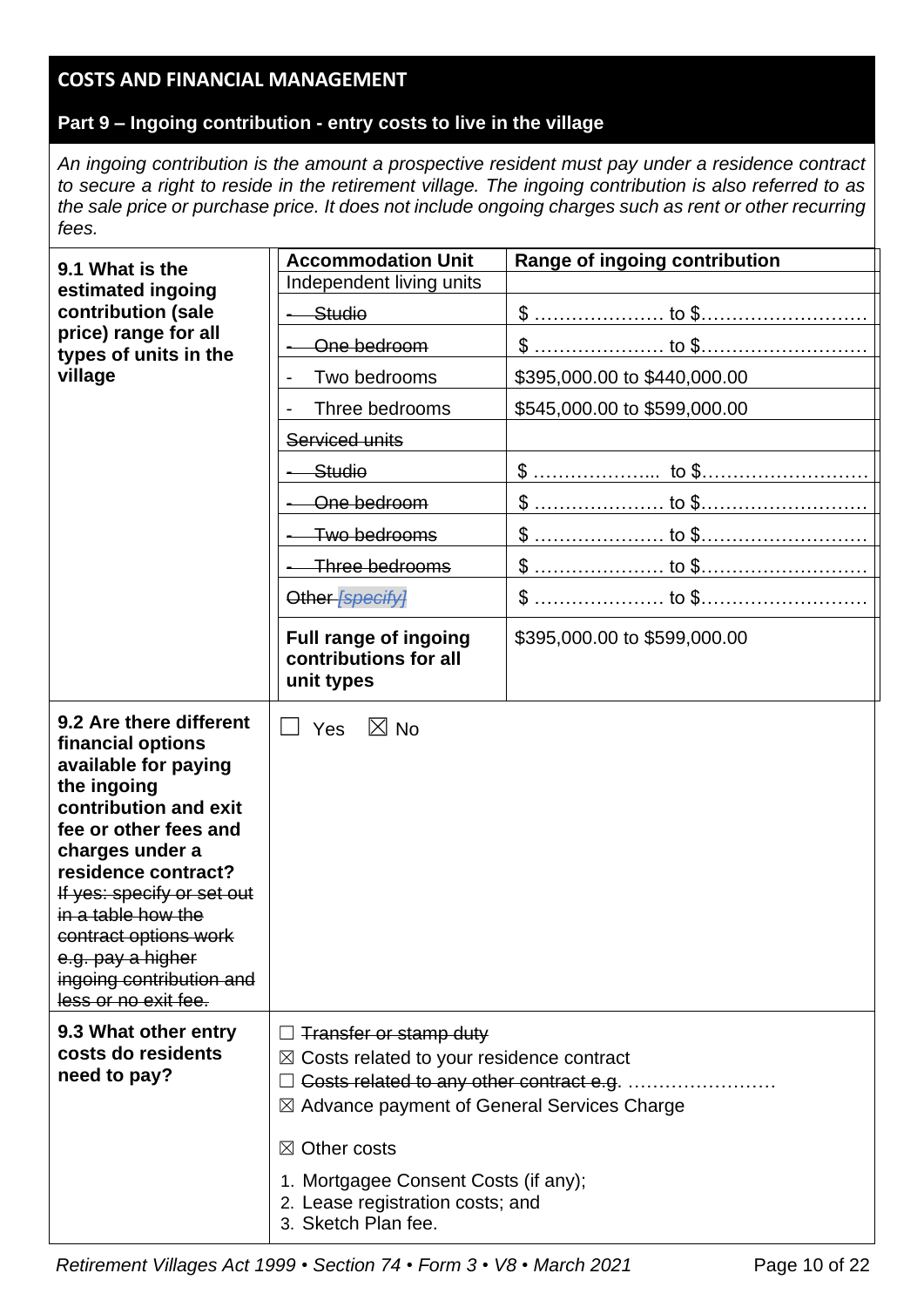## **Part 10 – Ongoing Costs - costs while living in the retirement village**

**General Services Charge:** Residents pay this charge for the general services supplied or made available to residents in the village, which may include management and administration, gardening and general maintenance and other services or facilities for recreation and entertainment described at 7.1.

**Maintenance Reserve Fund contribution:** Residents pay this charge for maintaining and repairing (but not replacing) the village's capital items e.g. communal facilities, swimming pool. This fund may or may not cover maintaining or repairing items in your unit, depending on the terms of your residence contract.

The budgets for the General Services Charges Fund and the Maintenance Reserve Fund are set each financial year and these amounts can increase each year. The amount to be held in the Maintenance Reserve Fund is determined by the operator using a quantity surveyor's report. **Note:** The following ongoing costs are all stated as weekly amounts to help you compare the costs of different villages. However, the billing period for these amounts may not be weekly.

#### **10.1 Current weekly rates of General Services Charge and Maintenance Reserve Fund contribution**

| <b>Type of Unit</b>                        | <b>General Services Charge</b><br>(weekly) | <b>Maintenance Reserve Fund</b><br>contribution<br>(weekly) |
|--------------------------------------------|--------------------------------------------|-------------------------------------------------------------|
| <b>Independent Living Units</b>            |                                            |                                                             |
| <b>Studio</b>                              | \$                                         | \$                                                          |
| <del>One bedroom</del>                     | \$                                         | \$                                                          |
| Two bedrooms                               | \$123.20                                   | \$20.20                                                     |
| Three bedrooms<br>$\overline{\phantom{a}}$ | \$123.20                                   | \$20.20                                                     |
| <b>Serviced Units</b>                      |                                            |                                                             |
| Studio                                     | \$                                         | \$                                                          |
| <del>One bedroom</del>                     | \$                                         | \$                                                          |
| <del>Two bedrooms</del>                    | \$                                         | \$                                                          |
| Three bedrooms                             | \$                                         | \$                                                          |
| <b>Other</b>                               | \$                                         | \$                                                          |
| All units pay a flat rate                  | \$123.20                                   | \$20.20                                                     |

#### **Last three years of General Services Charge and Maintenance Reserve Fund contribution**

| <b>Financial</b><br>year | <b>General Services</b><br>Charge (range)<br>(weekly) | Overall %<br>change from<br>previous year | <b>Maintenance</b><br><b>Reserve Fund</b><br>contribution (range)<br>(weekly) | Overall %<br>change from<br>previous year<br>$(+ or -)$ |
|--------------------------|-------------------------------------------------------|-------------------------------------------|-------------------------------------------------------------------------------|---------------------------------------------------------|
|                          | $\mathsf{\$}\dots\dots$ to $\mathsf{\$}\dots\dots$    | %                                         | $\frac{2}{3}$ to $\frac{2}{3}$                                                | %                                                       |
|                          | $\mathsf{\$}\dots\dots$ to $\mathsf{\$}\dots\dots$    | %                                         | $\frac{2}{3}$ to $\frac{2}{3}$                                                | %                                                       |
|                          | $\mathsf{\$}$ to $\mathsf{\$}$                        | %                                         | $\mathsf{\$}\dots\ldots$ to $\mathsf{\$}\dots\ldots$                          | %                                                       |

*[Note: Delete the following if does not apply]*

**Units within a community title scheme only** 

Body Corporate fees and contributions are payable by residents in units that are within a community title scheme only. Where the resident owns the freehold unit, the body corporate fees are payable by the resident to the body corporate. For leasehold units, the body corporate fees may be passed on under the terms of the lease with the operator.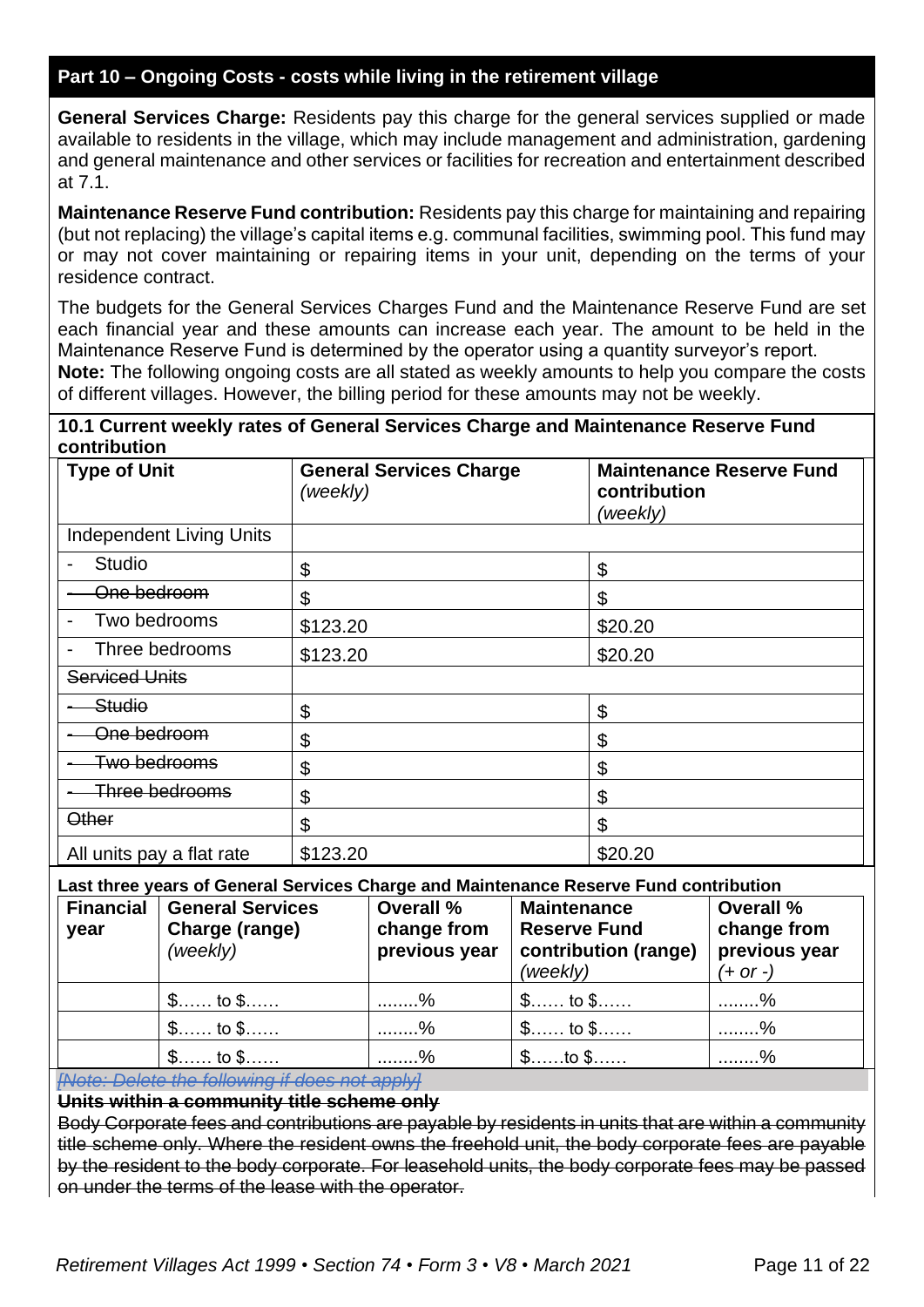| Current weekly rates of Body Corporate fees and sinking fund                         |                                                    |                         |                                                                     |                                                                                          |                                              |                                                                                |               |                                            |
|--------------------------------------------------------------------------------------|----------------------------------------------------|-------------------------|---------------------------------------------------------------------|------------------------------------------------------------------------------------------|----------------------------------------------|--------------------------------------------------------------------------------|---------------|--------------------------------------------|
| <b>Type of Unit</b><br><b>[Note: Delete all types of units</b><br>that do not apply] |                                                    |                         | <b>Body Corporate</b><br><b>Administrative Fund fee</b><br>(weekly) |                                                                                          |                                              | <b>Body Corporate</b><br><b>Sinking Fund</b><br>contribution<br>$($ weekly $)$ |               |                                            |
|                                                                                      | <b>Independent Living Units</b>                    |                         |                                                                     |                                                                                          |                                              |                                                                                |               |                                            |
| Studio                                                                               |                                                    |                         | $\frac{6}{5}$                                                       |                                                                                          |                                              |                                                                                | $\frac{6}{5}$ |                                            |
| One bedroom                                                                          |                                                    |                         | $\frac{1}{2}$                                                       |                                                                                          |                                              | \$                                                                             |               |                                            |
| Two bedrooms                                                                         |                                                    |                         | $\frac{1}{2}$                                                       |                                                                                          |                                              | \$                                                                             |               |                                            |
|                                                                                      | Three bedrooms                                     |                         | $\$\$                                                               |                                                                                          |                                              |                                                                                | $\mathbf{\$}$ |                                            |
| <b>Serviced Units</b>                                                                |                                                    |                         |                                                                     |                                                                                          |                                              |                                                                                |               |                                            |
| Studio                                                                               |                                                    |                         | $\frac{2}{3}$                                                       |                                                                                          |                                              |                                                                                | \$            |                                            |
| One bedroom                                                                          |                                                    |                         | \$                                                                  |                                                                                          |                                              |                                                                                | \$            |                                            |
| Two bedrooms                                                                         |                                                    |                         | \$                                                                  |                                                                                          |                                              |                                                                                | \$            |                                            |
|                                                                                      | Three bedrooms                                     |                         | \$                                                                  |                                                                                          |                                              |                                                                                | \$            |                                            |
| Other [specify]                                                                      |                                                    |                         | $\mathbf{\$}$                                                       |                                                                                          |                                              |                                                                                | $\mathbf{\$}$ |                                            |
|                                                                                      |                                                    |                         |                                                                     | Last three years of Body Corporate Administrative Fund Fee and Sinking Fund contribution |                                              |                                                                                |               |                                            |
| <b>Financial</b>                                                                     | <b>Body Corporate</b>                              |                         |                                                                     | Overall %                                                                                | <b>Sinking Fund</b>                          |                                                                                |               | Overall %                                  |
| year                                                                                 | <b>Administrative Fund</b><br>fee<br>(weekly)      |                         |                                                                     | change from<br><b>previous</b><br>year<br>$(+ or -)$                                     | contribution<br>(range)<br>( <i>w</i> oekly) |                                                                                |               | change from<br>previous year<br>$(+ or -)$ |
|                                                                                      | $\pm$ to \$.                                       |                         |                                                                     |                                                                                          | $\frac{1}{2}$ to $\frac{1}{2}$<br>to \$      |                                                                                |               | $\frac{9}{2}$                              |
|                                                                                      |                                                    |                         |                                                                     |                                                                                          |                                              |                                                                                |               | $\frac{9}{2}$                              |
|                                                                                      |                                                    | .to \$…………              |                                                                     |                                                                                          | \$ <del>.</del><br><del>to \$</del>          |                                                                                |               |                                            |
| <b>10.2 What costs</b>                                                               |                                                    |                         |                                                                     | $\boxtimes$ Contents insurance                                                           |                                              | $\Box$                                                                         | Water         |                                            |
| relating to the units                                                                |                                                    |                         |                                                                     |                                                                                          |                                              |                                                                                |               |                                            |
| <b>General Services</b>                                                              | are not covered by the                             | only)                   |                                                                     | $\Box$ Home insurance (freehold units                                                    |                                              | $\boxtimes$ Telephone                                                          |               |                                            |
| <b>Charge? (residents</b>                                                            |                                                    | $\boxtimes$ Electricity |                                                                     |                                                                                          |                                              | $\boxtimes$ Internet<br>$\boxtimes$ Pay TV                                     |               |                                            |
| will need to pay these                                                               |                                                    |                         |                                                                     |                                                                                          |                                              |                                                                                |               |                                            |
|                                                                                      | costs separately)<br>Gas<br>$\Box$                 |                         |                                                                     |                                                                                          |                                              |                                                                                | Other         |                                            |
| 10.3 What other                                                                      |                                                    | Unit fixtures           |                                                                     |                                                                                          |                                              |                                                                                |               |                                            |
| costs for repair,                                                                    | ongoing or occasional                              | Unit fittings           |                                                                     |                                                                                          |                                              |                                                                                |               |                                            |
| maintenance and                                                                      |                                                    |                         |                                                                     |                                                                                          |                                              |                                                                                |               |                                            |
| replacement of items                                                                 |                                                    | $\Box$ Unit appliances  |                                                                     |                                                                                          |                                              |                                                                                |               |                                            |
| in, on or attached to                                                                | the units are residents                            | $\boxtimes$ None        |                                                                     |                                                                                          |                                              |                                                                                |               |                                            |
| responsible for and<br>pay for while residing                                        |                                                    |                         | Additional information:                                             |                                                                                          |                                              |                                                                                |               |                                            |
| in the unit?                                                                         | Any items added in or on the Unit by the Resident. |                         |                                                                     |                                                                                          |                                              |                                                                                |               |                                            |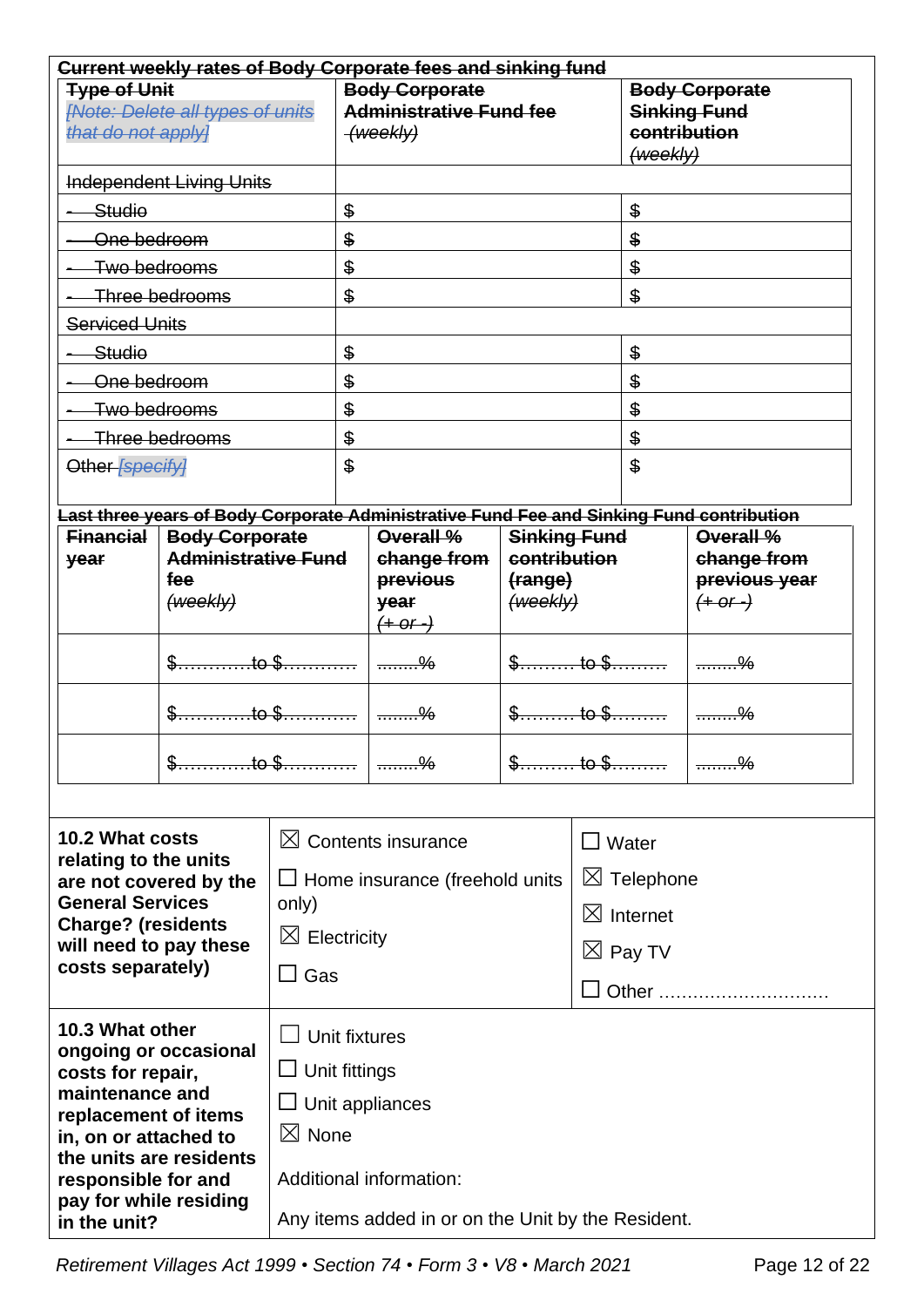| 10.4 Does the operator<br>offer a maintenance                                         | $\boxtimes$ Yes $\Box$ No                                                                                                                                                                                                         |                                                                                                                                                                                                                             |  |
|---------------------------------------------------------------------------------------|-----------------------------------------------------------------------------------------------------------------------------------------------------------------------------------------------------------------------------------|-----------------------------------------------------------------------------------------------------------------------------------------------------------------------------------------------------------------------------|--|
| service or help<br>residents arrange<br>repairs and<br>maintenance for their<br>unit? | system will be paid from the Maintenance Reserve Fund.                                                                                                                                                                            | The Scheme Operator will offer a maintenance service for minor repairs<br>of the Unit. The costs of minor repairs will form part of the Maintenance<br>Reserve Fund expenditure. For example, repairs of an oven, hot water |  |
| If yes: provide details,<br>including any charges<br>for this service.                | wear.                                                                                                                                                                                                                             | The Resident must otherwise pay for the cost of replacing a capital item<br>if the Resident deliberately damages the item or causes accelerated                                                                             |  |
| Part 11 - Exit fees - when you leave the village                                      |                                                                                                                                                                                                                                   |                                                                                                                                                                                                                             |  |
|                                                                                       | A resident may have to pay an exit fee to the operator when they leave their unit or when the right<br>to reside in their unit is sold. This is also referred to as a 'deferred management fee' (DMF).                            |                                                                                                                                                                                                                             |  |
| 11.1 Do residents pay<br>an exit fee when they<br>permanently leave<br>their unit?    | $\boxtimes$ Yes – all residents pay an exit fee calculated using the same<br>formula<br>$\Box$ Yes – all new residents pay an exit fee but the way this is worked<br>out may vary depending on each resident's residence contract |                                                                                                                                                                                                                             |  |
| If yes: list all exit fee<br>options that may apply<br>to new contracts               | $\Box$ No exit fee<br><del>⊟ Other …………</del>                                                                                                                                                                                     |                                                                                                                                                                                                                             |  |
|                                                                                       | of<br>period from<br>date<br>Time<br>occupation of unit to the date the<br>resident ceases to reside in the<br>unit                                                                                                               | Proportion of Ingoing<br>Contribution                                                                                                                                                                                       |  |
|                                                                                       | Less than 1 year                                                                                                                                                                                                                  | 8% calculated on a daily basis                                                                                                                                                                                              |  |
|                                                                                       | 1 year but less than 2 years                                                                                                                                                                                                      | 8% plus 7% calculated on a daily<br>basis                                                                                                                                                                                   |  |
|                                                                                       | 2 years but less than 3 years                                                                                                                                                                                                     | 15% plus 6% calculated on a<br>daily basis                                                                                                                                                                                  |  |
|                                                                                       | 3 years but less than 4 years                                                                                                                                                                                                     | 21% plus 5% calculated on a<br>daily basis                                                                                                                                                                                  |  |
|                                                                                       | 4 years but less than 5 years                                                                                                                                                                                                     | 26% plus 4% calculated on a<br>daily basis                                                                                                                                                                                  |  |
|                                                                                       | 5 years but less than 6 years                                                                                                                                                                                                     | 30% plus 4% calculated on a<br>daily basis                                                                                                                                                                                  |  |
|                                                                                       | 6 years or more                                                                                                                                                                                                                   | 34%                                                                                                                                                                                                                         |  |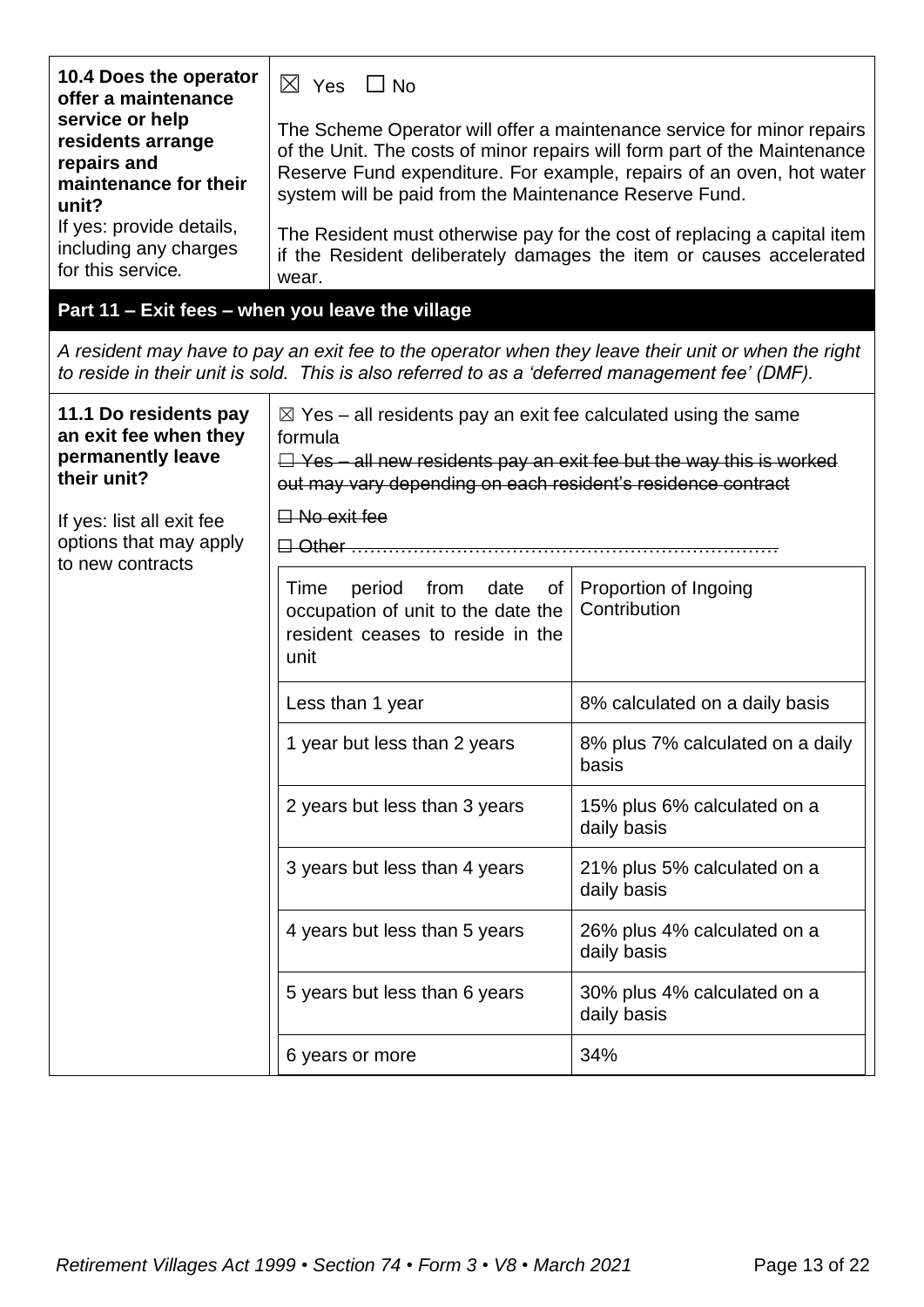| Time period from date of<br>occupation of unit to the<br>date the resident ceases to<br>reside in the unit | Exit fee calculation based on                                                                                                                                                                                                                               |
|------------------------------------------------------------------------------------------------------------|-------------------------------------------------------------------------------------------------------------------------------------------------------------------------------------------------------------------------------------------------------------|
| 1 year                                                                                                     | 8% of your ingoing contribution                                                                                                                                                                                                                             |
| 2 years                                                                                                    | 15% of your ingoing contribution                                                                                                                                                                                                                            |
| 3 years                                                                                                    | 21% of your ingoing contribution                                                                                                                                                                                                                            |
| 4 years                                                                                                    | 26% of your ingoing contribution                                                                                                                                                                                                                            |
| 5 years                                                                                                    | 30% of your ingoing contribution                                                                                                                                                                                                                            |
| 6 years                                                                                                    | 34% of your ingoing contribution                                                                                                                                                                                                                            |
| 10 years                                                                                                   | 34% of your ingoing contribution                                                                                                                                                                                                                            |
| out on a daily basis.                                                                                      | Note: if the period of occupation is not a whole number of years, the exit fee will be worked<br>The maximum (or capped) exit fee is 34% of the ingoing contribution after 6 years of residence.<br>The minimum exit fee is 8% calculated on a daily basis. |
|                                                                                                            |                                                                                                                                                                                                                                                             |
| 11.2 What other exit<br>costs do residents                                                                 | $\mathsf{\mathsf{I}}$ Sale costs for the unit                                                                                                                                                                                                               |
| need to pay or<br>contribute to?                                                                           | $\boxtimes$ Legal costs / surrender of Sublease - \$880.00 (including GST)                                                                                                                                                                                  |
|                                                                                                            | $\boxtimes$ Other costs                                                                                                                                                                                                                                     |
|                                                                                                            | 1. A Termination Fee of \$1,000.00 per year of occupancy up to a<br>maximum of \$3,000.00 commencing from date of occupation of the<br>Unit to the date the Resident ceases to reside in the Unit. No daily<br>pro rata adjustment will be made.            |

#### **Part 12 – Reinstatement and renovation of the unit**

**12.1 Is the resident responsible for reinstatement of the unit when they leave the unit?**  $\boxtimes$  Yes  $\Box$  No *Reinstatement work means replacements or repairs that are reasonably necessary to return the unit to the same condition it was in when the resident started occupation, apart from:* • *fair wear and tear; and*  • *renovations and other changes to the condition of the unit carried out with agreement of the resident and operator. Fair wear and tear includes a reasonable amount of wear and tear associated with the use of items commonly used in a retirement village. However, a resident is responsible for the cost of replacing a capital item of the retirement village if the resident deliberately damages the item or causes accelerated wear.* 

2. Surrender of Lease registration costs (currently \$197.00).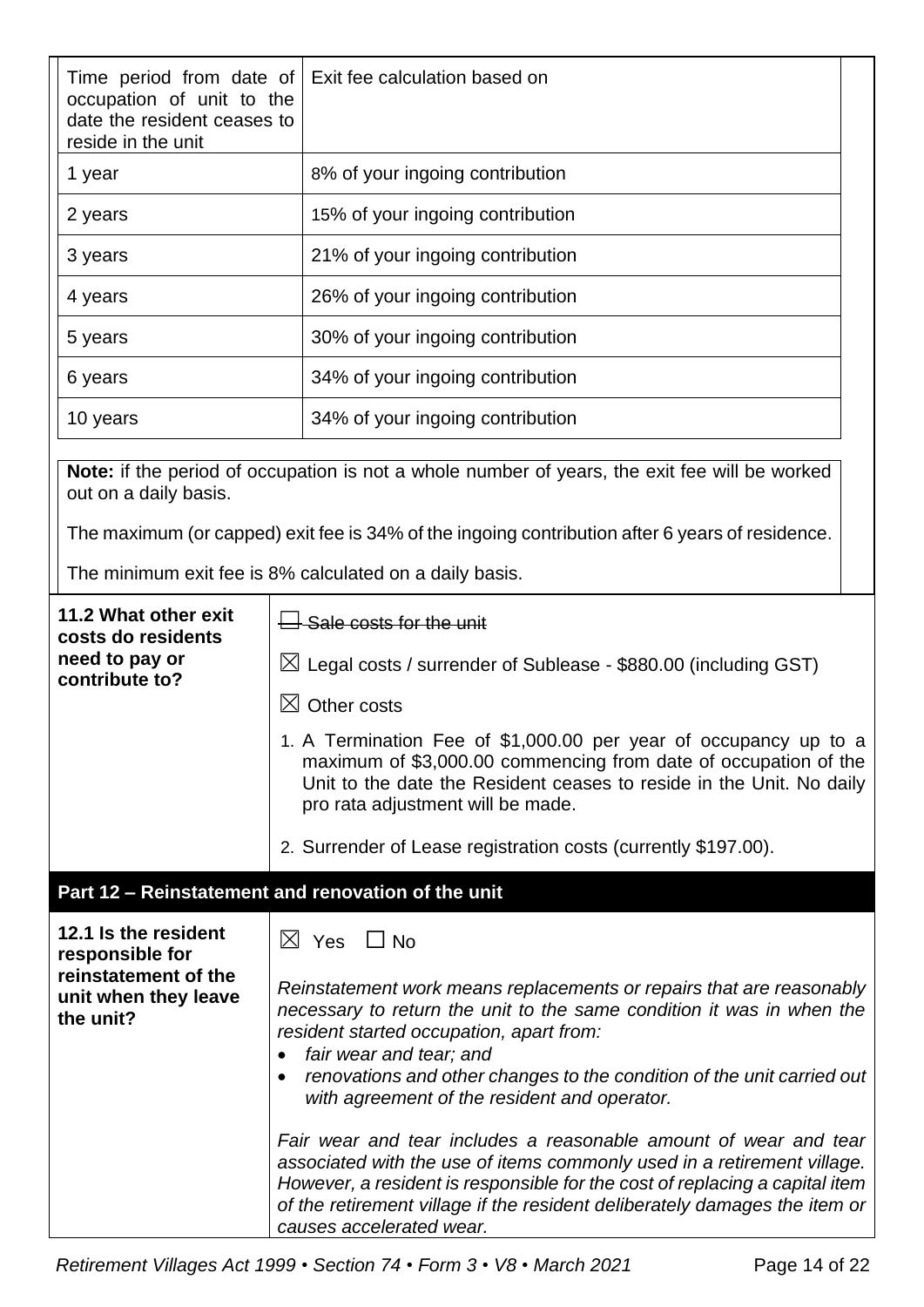|                                                                                             | Entry and exit inspections and reports are undertaken by the operator<br>and resident to assess the condition of the unit.                                                                                                                                                                                                                                                                                                 |
|---------------------------------------------------------------------------------------------|----------------------------------------------------------------------------------------------------------------------------------------------------------------------------------------------------------------------------------------------------------------------------------------------------------------------------------------------------------------------------------------------------------------------------|
|                                                                                             | Note from the Scheme Operator -<br>Residents are only responsible for damage they cause to the Unit. The<br>Scheme Operator will pay all other costs associated with reinstatement<br>work.                                                                                                                                                                                                                                |
| 12.2 Is the resident<br>responsible for<br>renovation of the unit                           | $\boxtimes$<br>Yes, all residents pay 50% of any renovation costs (in same<br>proportion as the share of the capital gain on the sale of their unit)                                                                                                                                                                                                                                                                       |
| when they leave the<br>unit?                                                                | $\Box$ Optional, only applies to residents who share in the capital gain on<br>the sale of their unit, and the resident pays % of any<br>renovation costs                                                                                                                                                                                                                                                                  |
|                                                                                             | $\Box$ No                                                                                                                                                                                                                                                                                                                                                                                                                  |
|                                                                                             | Renovation means replacements or repairs other than reinstatement<br>work.                                                                                                                                                                                                                                                                                                                                                 |
|                                                                                             | By law, the operator is responsible for the cost of any renovation work<br>on a former resident's unit, unless the residence contract provides for<br>the resident to share in the capital gain on the sale of the resident's<br>interest in the unit. Renovation costs are shared between the former<br>resident and operator in the same proportion as any capital gain is to be<br>shared under the residence contract. |
| Part 13- Capital gain or losses                                                             |                                                                                                                                                                                                                                                                                                                                                                                                                            |
| 13.1 When the<br>resident's interest or<br>right to reside in the<br>unit is sold, does the | $\boxtimes$ Yes, the resident's share of the<br>capital gain is 50%<br>the resident's share of the<br>capital loss is 100%                                                                                                                                                                                                                                                                                                 |
| resident share in the<br>capital gain or capital                                            | $\Box$ Optional - residents can elect to share in a capital gain or loss                                                                                                                                                                                                                                                                                                                                                   |
| loss on the resale of<br>their unit?                                                        | option                                                                                                                                                                                                                                                                                                                                                                                                                     |
|                                                                                             | the resident's share of the capital loss is  %                                                                                                                                                                                                                                                                                                                                                                             |
|                                                                                             | $\Box$ No                                                                                                                                                                                                                                                                                                                                                                                                                  |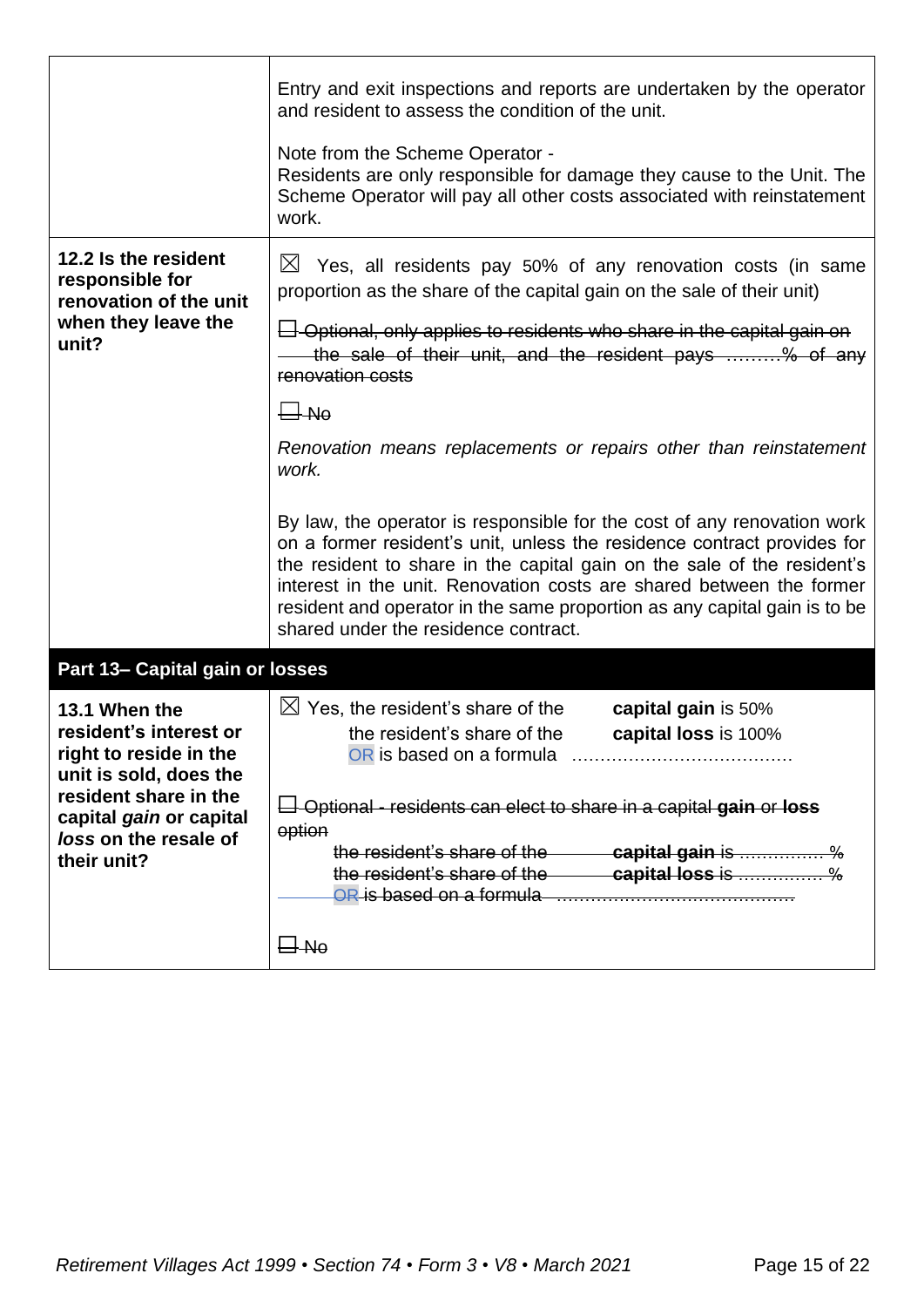# **Part 14 – Exit entitlement or buyback of freehold units**

*An exit entitlement is the amount the operator may be required to pay the former resident under a residence contract after the right to reside is terminated and the former resident has left the unit.*

| 14.1 How is the exit                           |                              | Repayment of Ioan of Ingoing Contribution                                                                                                                                                                                                                                                                                                                                                                                                                                                                                                                                                                                                                                                                                                                                                                                                                                                                                                                                                                                      |  |  |
|------------------------------------------------|------------------------------|--------------------------------------------------------------------------------------------------------------------------------------------------------------------------------------------------------------------------------------------------------------------------------------------------------------------------------------------------------------------------------------------------------------------------------------------------------------------------------------------------------------------------------------------------------------------------------------------------------------------------------------------------------------------------------------------------------------------------------------------------------------------------------------------------------------------------------------------------------------------------------------------------------------------------------------------------------------------------------------------------------------------------------|--|--|
| entitlement which the<br>operator will pay the | Plus:                        | 50% of Capital Gain                                                                                                                                                                                                                                                                                                                                                                                                                                                                                                                                                                                                                                                                                                                                                                                                                                                                                                                                                                                                            |  |  |
| resident worked out?                           | Less:                        | <b>Exit Fee</b>                                                                                                                                                                                                                                                                                                                                                                                                                                                                                                                                                                                                                                                                                                                                                                                                                                                                                                                                                                                                                |  |  |
|                                                | Less                         | <b>Termination Fee</b>                                                                                                                                                                                                                                                                                                                                                                                                                                                                                                                                                                                                                                                                                                                                                                                                                                                                                                                                                                                                         |  |  |
|                                                | Less                         | Reinstatement Works required because you caused<br>accelerated wear to the Unit's interior or deliberate<br>damage to the Unit                                                                                                                                                                                                                                                                                                                                                                                                                                                                                                                                                                                                                                                                                                                                                                                                                                                                                                 |  |  |
|                                                | Less                         | 50% of any Renovation Costs                                                                                                                                                                                                                                                                                                                                                                                                                                                                                                                                                                                                                                                                                                                                                                                                                                                                                                                                                                                                    |  |  |
|                                                | Less:                        | <b>Outstanding General Services Charges (including</b><br>Maintenance Reserve Fund Contributions), if any                                                                                                                                                                                                                                                                                                                                                                                                                                                                                                                                                                                                                                                                                                                                                                                                                                                                                                                      |  |  |
|                                                | Less:                        | Outstanding Personal Services Charges, if any                                                                                                                                                                                                                                                                                                                                                                                                                                                                                                                                                                                                                                                                                                                                                                                                                                                                                                                                                                                  |  |  |
|                                                | Less:                        | Scheme Operator's legal fees and costs                                                                                                                                                                                                                                                                                                                                                                                                                                                                                                                                                                                                                                                                                                                                                                                                                                                                                                                                                                                         |  |  |
|                                                | Less:                        | 100% of Capital Loss (if any)                                                                                                                                                                                                                                                                                                                                                                                                                                                                                                                                                                                                                                                                                                                                                                                                                                                                                                                                                                                                  |  |  |
|                                                | Equals:                      | <b>Exit Entitlement</b>                                                                                                                                                                                                                                                                                                                                                                                                                                                                                                                                                                                                                                                                                                                                                                                                                                                                                                                                                                                                        |  |  |
| 14.2 When is the exit<br>entitlement payable?  | <b>OR</b><br>θR<br>has died. | By law, the operator must pay the exit entitlement to a former resident<br>on or before the earliest of the following days:<br>• the day stated in the residence contract<br>[Note: Delete those that do not apply]<br>> which is <i>[specify]</i> months after the termination of<br>the residence contract<br>> which may range from  [specify] months to<br>residence contract, depending on your contract option<br>no date is stated in the residence contract<br>14 days after the settlement of the sale of the right to reside in the<br>unit to the next resident or the operator<br>18 months after the termination date of the resident's right to reside<br>under the residence contract, even if the unit has not been resold,<br>unless the operator has been granted an extension for payment by<br>the Queensland Civil and Administrative Tribunal (QCAT).<br>In addition, an operator is entitled to see probate or letters of<br>administration before paying the exit entitlement of a former resident who |  |  |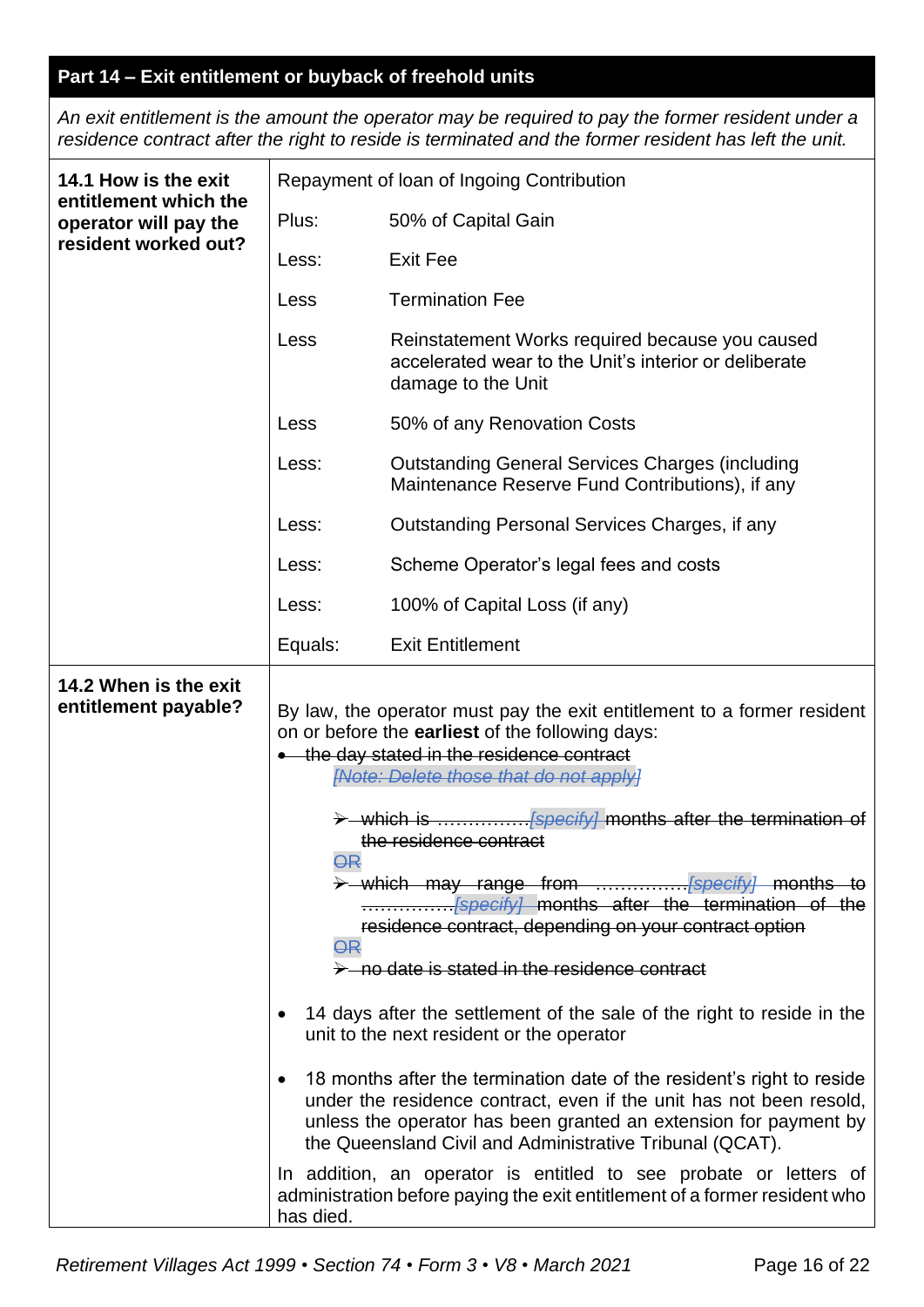| <b>Freehold units only</b><br>14.2 Operator buyback<br>of freehold units |                                          |                              | When a resident sells a freehold unit, the resident is entitled to receive<br>the resale price from the person who purchases the unit. At that time the<br>resident must pay any exit fee to the operator.               |                              |
|--------------------------------------------------------------------------|------------------------------------------|------------------------------|--------------------------------------------------------------------------------------------------------------------------------------------------------------------------------------------------------------------------|------------------------------|
|                                                                          | granted an extension for payment by QCAT |                              | By law, the operator must purchase the freehold unit from the former<br>resident if it has not sold to a new resident within 18 months after the<br>termination of the residence contract, unless the operator has been  |                              |
| 14.3 What is the<br>turnover of units for<br>sale in the village?        | end of the last financial year           |                              | [specify number] accommodation units were vacant as at the                                                                                                                                                               |                              |
|                                                                          | last financial year                      |                              | [specify number] accommodation units were resold during the                                                                                                                                                              |                              |
|                                                                          | apply]                                   |                              | [specify number] months was the average length of time to<br>sell a unit over the last three financial years [Note: Delete if does not                                                                                   |                              |
|                                                                          | does not applyl                          |                              | <b></b> [specify number] months was the average length of time to<br>sell a unit over the last  financial years (where retirement village<br>has been registered for at least 1, but less than 3 years. [Note: Delete if |                              |
|                                                                          | $\boxtimes$                              |                              | Retirement village has been registered for less than one year so<br>average length of time to sell a unit cannot be provided. [Note: Delete if                                                                           |                              |
|                                                                          | does not apply]                          |                              |                                                                                                                                                                                                                          |                              |
| Part 15 - Financial management of the village                            |                                          |                              |                                                                                                                                                                                                                          |                              |
| 15.1 What is the<br>financial status for the                             |                                          |                              | General Services Charges Fund for the last 3 years                                                                                                                                                                       |                              |
| funds that the<br>operator is required to                                | Financial<br>Year                        | Deficit/<br>Surplus          | <b>Balance</b>                                                                                                                                                                                                           | Change from<br>previous year |
| maintain under the<br><b>Retirement Villages</b>                         |                                          |                              |                                                                                                                                                                                                                          | . %                          |
| Act 1999?                                                                |                                          |                              |                                                                                                                                                                                                                          | . %                          |
|                                                                          |                                          |                              |                                                                                                                                                                                                                          | . %                          |
|                                                                          |                                          |                              |                                                                                                                                                                                                                          |                              |
|                                                                          | available                                |                              | Balance of General Services Charges Fund for last<br>financial year OR last quarter if no full financial year                                                                                                            | $\mathbb{S}$                 |
|                                                                          | available                                |                              | Balance of Maintenance Reserve Fund for last<br>financial year OR last quarter if no full financial year                                                                                                                 | $\mathbb{S}$                 |
|                                                                          | available                                |                              | Balance of Capital Replacement Fund for the last<br>financial year OR last quarter if no full financial year                                                                                                             | $$$                          |
|                                                                          |                                          | the Capital Replacement Fund | Percentage of a resident ingoing contribution applied to                                                                                                                                                                 | %                            |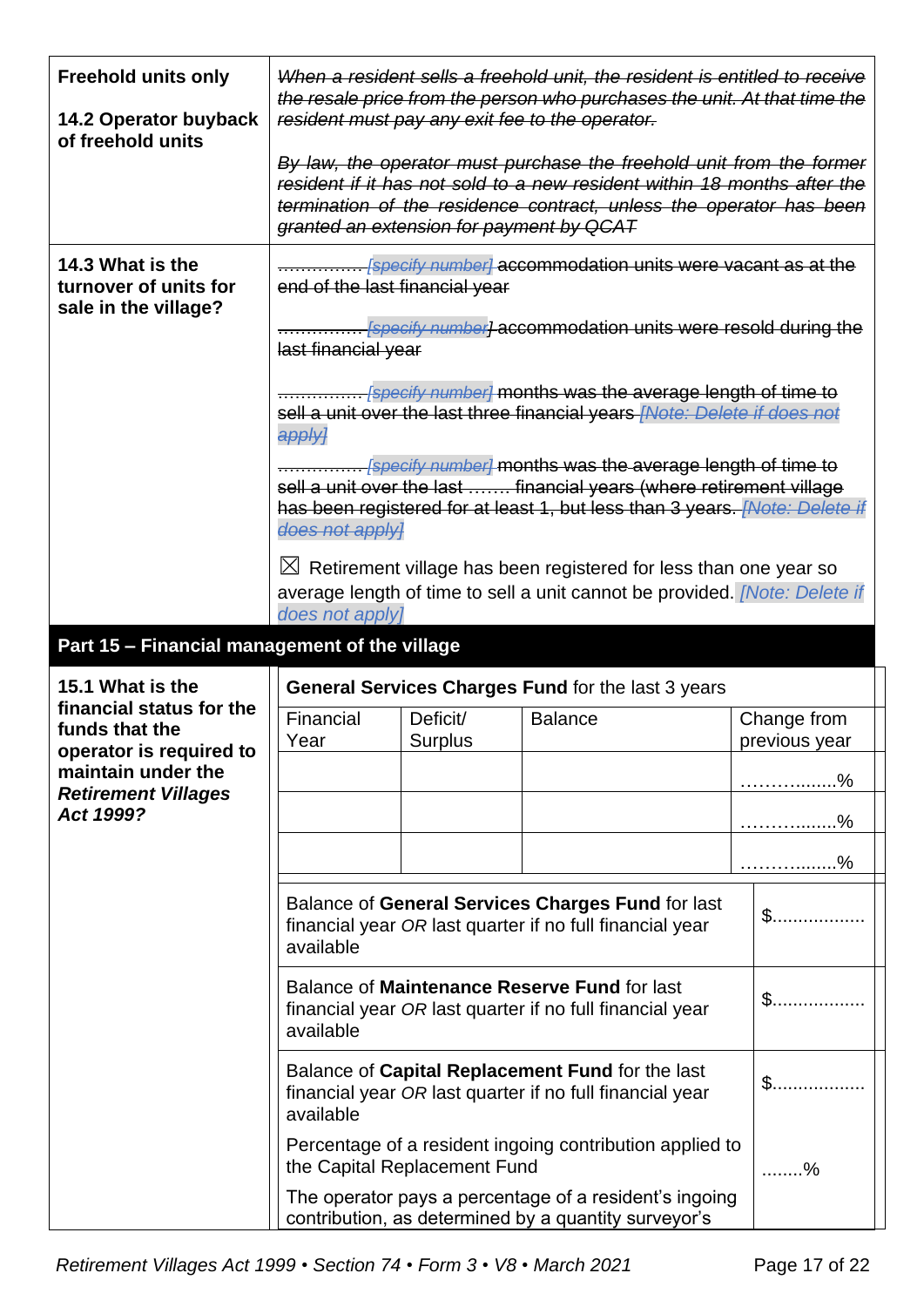|                                                                                                                                |                                                                   | report, to the Capital Replacement Fund. This fund is<br>used for replacing the village's capital items.                                                                 |                |                                                                                                                                                |
|--------------------------------------------------------------------------------------------------------------------------------|-------------------------------------------------------------------|--------------------------------------------------------------------------------------------------------------------------------------------------------------------------|----------------|------------------------------------------------------------------------------------------------------------------------------------------------|
|                                                                                                                                | OR.                                                               | $\boxtimes$ the village is not yet operating.                                                                                                                            |                |                                                                                                                                                |
| Part 15- Financial management of the Body Corporate                                                                            |                                                                   |                                                                                                                                                                          |                |                                                                                                                                                |
| Note: All freehold community title scheme residents who own their unit are members of the body<br>corporate.                   |                                                                   |                                                                                                                                                                          |                |                                                                                                                                                |
| <b>15.1 What is the</b><br>financial status of the                                                                             |                                                                   | Administrative fund for the last 3 years                                                                                                                                 |                |                                                                                                                                                |
| <b>Body Corporate funds</b><br>in a freehold village?                                                                          | <b>Financial Year</b>                                             | Deficit/Surplus                                                                                                                                                          | <b>Balance</b> | Change from<br>previous year                                                                                                                   |
|                                                                                                                                |                                                                   |                                                                                                                                                                          |                | <del>%</del>                                                                                                                                   |
|                                                                                                                                |                                                                   |                                                                                                                                                                          |                |                                                                                                                                                |
|                                                                                                                                |                                                                   |                                                                                                                                                                          |                | <del>%</del>                                                                                                                                   |
|                                                                                                                                |                                                                   | Balance of the Sinking Fund to cover spending of a<br>capital or non-recurrent nature for the last financial year<br>OR last quarter if no full financial year available |                | \$                                                                                                                                             |
|                                                                                                                                | OR                                                                | $\Box$ the village is not yet operating.                                                                                                                                 |                |                                                                                                                                                |
| Part 16 - Insurance                                                                                                            |                                                                   |                                                                                                                                                                          |                |                                                                                                                                                |
| The village operator must take out general insurance, to full replacement value, for the retirement<br>village, including for: |                                                                   |                                                                                                                                                                          |                |                                                                                                                                                |
| communal facilities; and<br>the accommodation units, other than accommodation units owned by residents.                        |                                                                   |                                                                                                                                                                          |                |                                                                                                                                                |
| Residents contribute towards the cost of this insurance as part of the General Services Charge.                                |                                                                   |                                                                                                                                                                          |                |                                                                                                                                                |
| 16.1 Is the resident<br>responsible for                                                                                        | $\boxtimes$ Yes<br>$\Box$ No                                      |                                                                                                                                                                          |                |                                                                                                                                                |
| arranging any<br>insurance cover?                                                                                              | If yes, the resident is responsible for these insurance policies: |                                                                                                                                                                          |                |                                                                                                                                                |
| If yes, the resident is<br>responsible for these<br>insurance policies:                                                        | contractors).                                                     | 1. Contents Insurance (for the Resident's property in the Unit).<br>2. Public Liability Insurance (for incidents occurring in the Unit).                                 |                | 3. Worker's Compensation Insurance (for the Resident's employees or<br>4. Third Party Insurance (for the Resident's motor vehicles or mobility |
|                                                                                                                                | devices).                                                         |                                                                                                                                                                          |                |                                                                                                                                                |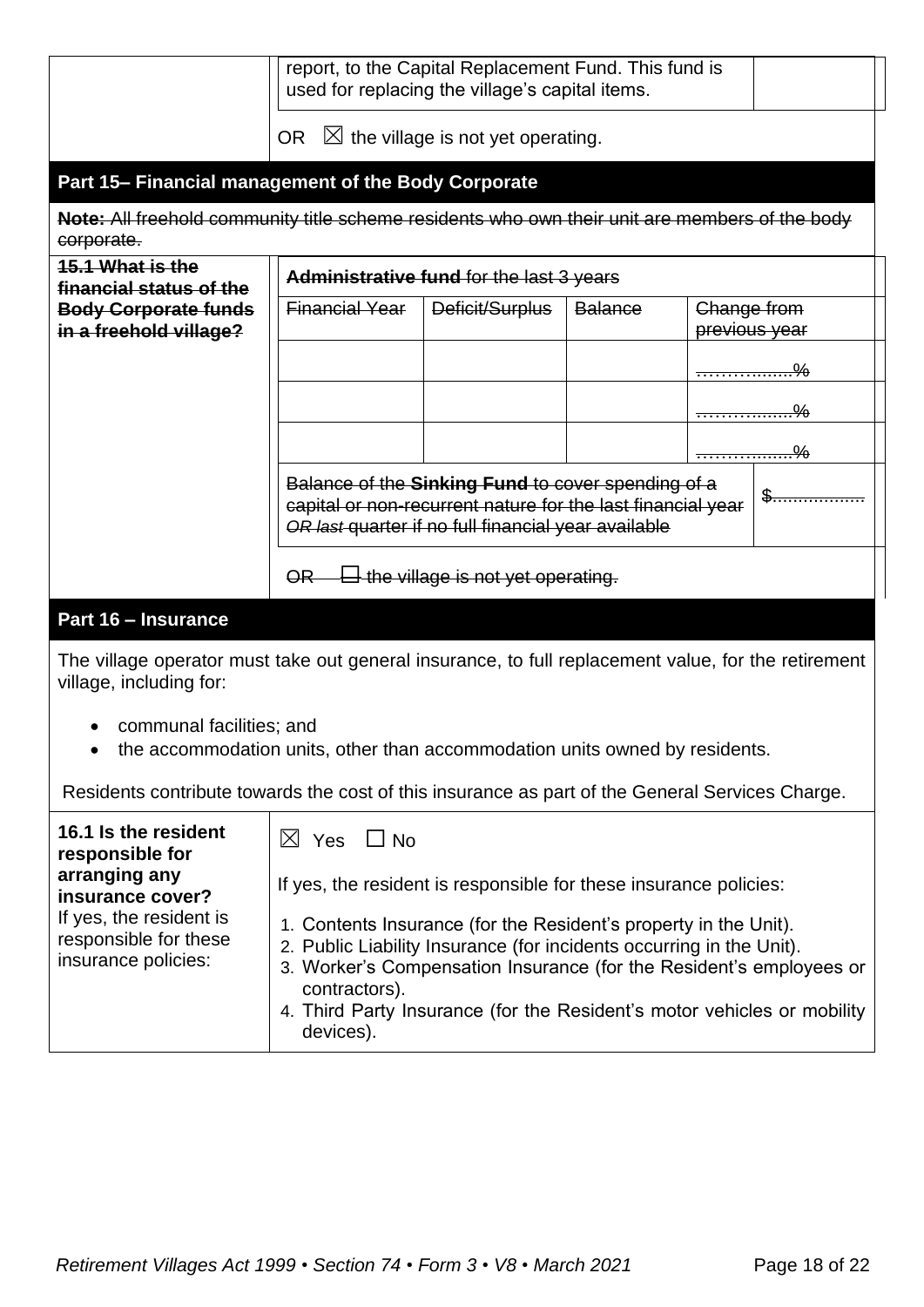| Part 17 - Living in the village                                                                                    |                                                                                                                                                                                                                                                      |
|--------------------------------------------------------------------------------------------------------------------|------------------------------------------------------------------------------------------------------------------------------------------------------------------------------------------------------------------------------------------------------|
| Trial or settling in period in the village                                                                         |                                                                                                                                                                                                                                                      |
| 17.1 Does the village<br>offer prospective                                                                         | $\boxtimes$ Yes<br>$\Box$ No                                                                                                                                                                                                                         |
| residents a trial period<br>or a settling in period                                                                | 90 days.                                                                                                                                                                                                                                             |
| in the village?<br>If yes:                                                                                         | The Resident must stay for at least 90 days from the date of entry to the<br>Village.                                                                                                                                                                |
| provide details<br>including, length of<br>period, relevant time<br>frames and any costs or                        | The Resident must give a notice to the Scheme Operator within 30 days<br>of expiry of the 90 day trial period of the resident's intention to vacate the<br>Unit.                                                                                     |
| conditions                                                                                                         | If the Resident does not give any notice within the 30 day period, the<br>Resident waives the right of termination of the Lease.                                                                                                                     |
|                                                                                                                    | The Resident must pay the General Services Charges and Maintenance<br>Reserve Fund charges during the settling in period. The Resident is not<br>required to pay any Exit Fees if the Resident chooses to terminate the<br>Lease.                    |
| <b>Pets</b>                                                                                                        |                                                                                                                                                                                                                                                      |
| 17.2 Are residents<br>allowed to keep pets?                                                                        | $\boxtimes$ Yes<br><b>No</b>                                                                                                                                                                                                                         |
| If yes: specify any<br>restrictions or conditions<br>on pet ownership                                              | Pets are welcome with the Scheme Operator's prior consent.                                                                                                                                                                                           |
| <b>Visitors</b>                                                                                                    |                                                                                                                                                                                                                                                      |
| 17.3 Are there<br>restrictions on visitors                                                                         | $\boxtimes$ Yes<br>$\Box$ No                                                                                                                                                                                                                         |
| staying with residents<br>or visiting?                                                                             | The Resident must not have a guest use the Unit for an aggregated<br>period of more than four (4) weeks in any period of twelve (12)<br>consecutive months.                                                                                          |
| If yes: specify any<br>restrictions or conditions<br>on visitors (e.g. length of<br>stay, arrange with<br>manager) | Longer stays should be discussed with the Scheme Operator.                                                                                                                                                                                           |
| Village by-laws and village rules                                                                                  |                                                                                                                                                                                                                                                      |
| 17.4 Does the village<br>have village by-laws?                                                                     | $\boxtimes$ Yes $\Box$ No                                                                                                                                                                                                                            |
|                                                                                                                    | By law, residents may, by special resolution at a residents meeting and<br>with the agreement of the operator, make, change or revoke by-laws for<br>the village.<br>Note: See notice at end of document regarding inspection of village<br>by-laws. |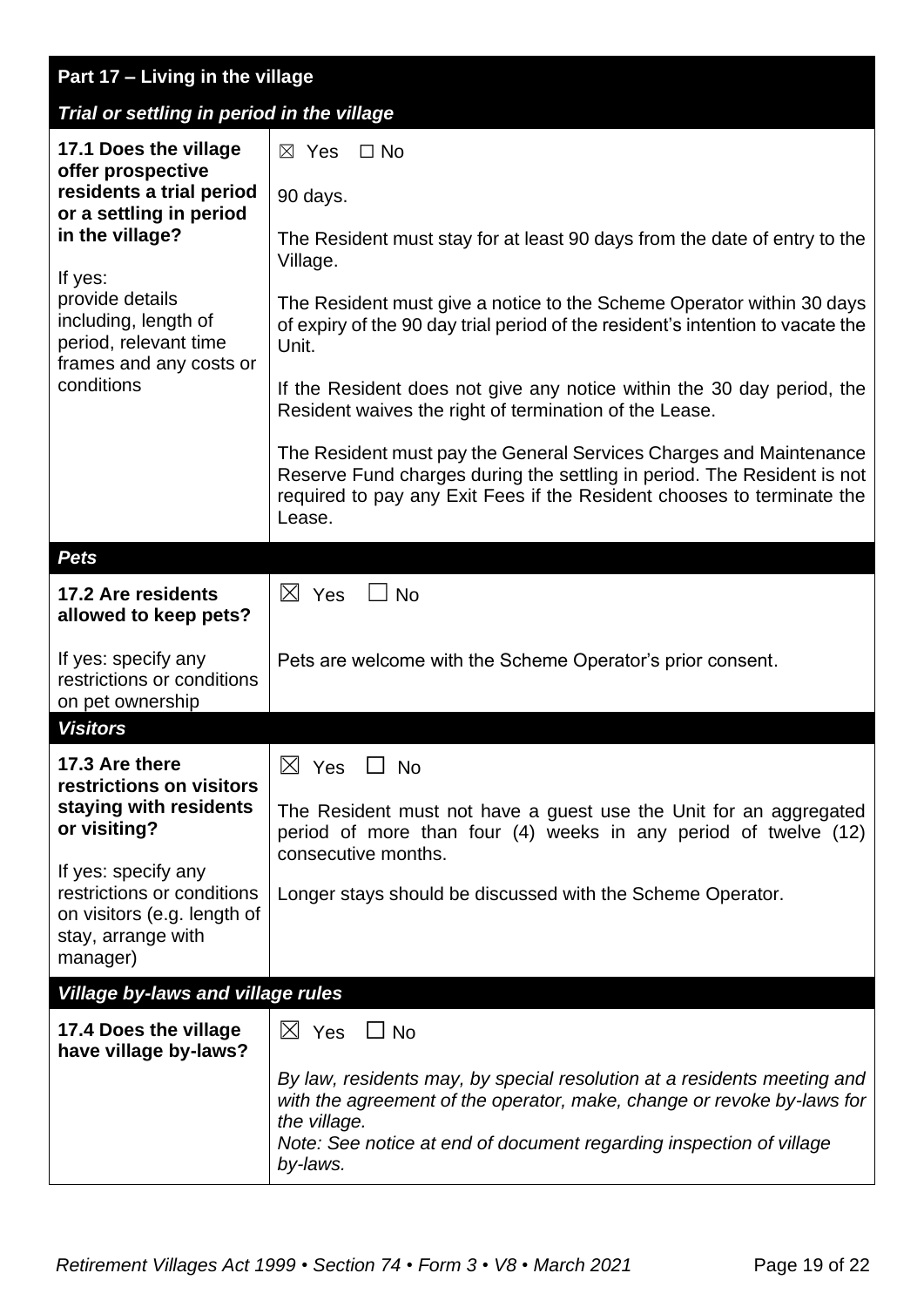| 17.5 Does the operator<br>have other rules for<br>the village.             | $\boxtimes$ Yes<br>$\Box$ No<br>If yes: Rules may be made available on request                                                                                                                                                                                                                                                                                                         |
|----------------------------------------------------------------------------|----------------------------------------------------------------------------------------------------------------------------------------------------------------------------------------------------------------------------------------------------------------------------------------------------------------------------------------------------------------------------------------|
|                                                                            | Pet policy available on request.                                                                                                                                                                                                                                                                                                                                                       |
| <b>Resident input</b>                                                      |                                                                                                                                                                                                                                                                                                                                                                                        |
| 17.6 Does the village<br>have a residents                                  | $\boxtimes$ No<br>$\Box$ Yes                                                                                                                                                                                                                                                                                                                                                           |
| committee established<br>under the Retirement<br><b>Villages Act 1999?</b> | By law, residents are entitled to elect and form a residents committee to<br>deal with the operator on behalf of residents about the day-to-day<br>running of the village and any complaints or proposals raised by<br>residents.<br>You may like to ask the village manager about an opportunity to talk with                                                                         |
|                                                                            | members of the resident committee about living in this village.                                                                                                                                                                                                                                                                                                                        |
| <b>Part 18 - Accreditation</b>                                             |                                                                                                                                                                                                                                                                                                                                                                                        |
| 18.1 Is the village<br>voluntarily accredited                              | $\boxtimes$ No, village is not accredited                                                                                                                                                                                                                                                                                                                                              |
| through an industry-                                                       | Yes, village is voluntarily accredited through:<br>ப                                                                                                                                                                                                                                                                                                                                   |
| based accreditation<br>scheme?                                             |                                                                                                                                                                                                                                                                                                                                                                                        |
|                                                                            | Note: Retirement village accreditation schemes are industry-based schemes. The Retirement<br>Villages Act 1999 does not establish an accreditation scheme or standards for retirement villages.                                                                                                                                                                                        |
| Part 19 - Waiting list                                                     |                                                                                                                                                                                                                                                                                                                                                                                        |
| 19.1 Does the village<br>maintain a waiting list                           | $\boxtimes$ No<br>$\Box$ Yes                                                                                                                                                                                                                                                                                                                                                           |
| for entry?                                                                 | $\Box$ No fee                                                                                                                                                                                                                                                                                                                                                                          |
|                                                                            |                                                                                                                                                                                                                                                                                                                                                                                        |
| If yes,                                                                    | $\Box$ Fee of \$ which is                                                                                                                                                                                                                                                                                                                                                              |
| what is the fee to join<br>the waiting list?                               | $\Box$ refundable on entry to the village                                                                                                                                                                                                                                                                                                                                              |
|                                                                            | <del>] non-refundable</del>                                                                                                                                                                                                                                                                                                                                                            |
| <b>Access to documents</b>                                                 |                                                                                                                                                                                                                                                                                                                                                                                        |
| after the request is given).                                               | The following operational documents are held by the retirement village scheme operator and<br>a prospective resident or resident may make a written request to the operator to inspect or<br>take a copy of these documents free of charge. The operator must comply with the request<br>by the date stated by the prospective resident or resident (which must be at least seven days |
| ⊠                                                                          | Certificate of registration for the retirement village scheme                                                                                                                                                                                                                                                                                                                          |
| $\boxtimes$<br>$\boxtimes$<br>Village site plan                            | Certificate of title or current title search for the retirement village land                                                                                                                                                                                                                                                                                                           |
| $\boxtimes$                                                                | Plans showing the location, floor plan or dimensions of accommodation units in the village                                                                                                                                                                                                                                                                                             |
| $\boxtimes$<br>$\boxtimes$                                                 | Plans of any units or facilities under construction<br>Development or planning approvals for any further development of the village                                                                                                                                                                                                                                                    |

□ An approved transition plan for the village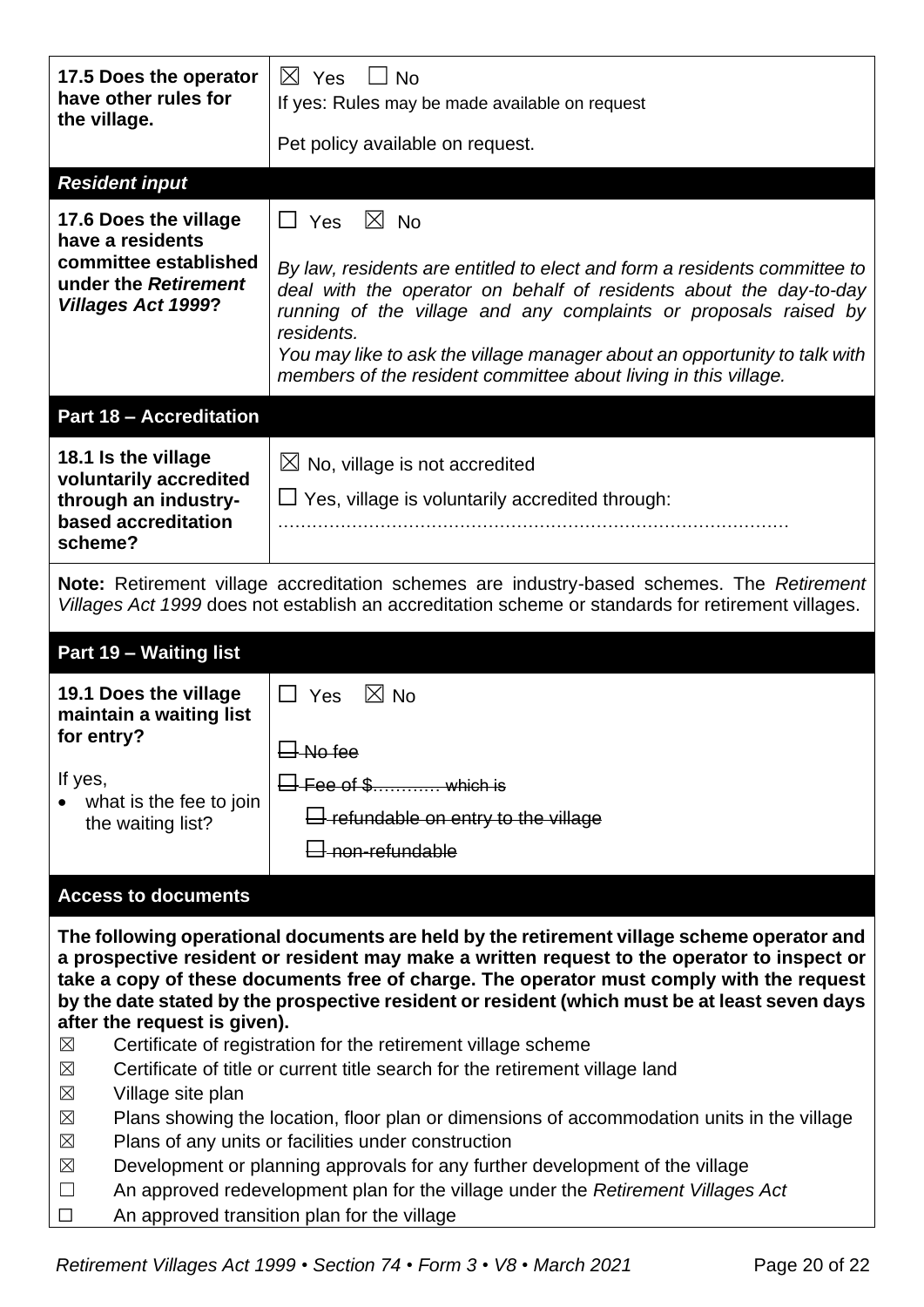- $\Box$  An approved closure plan for the village
- $\boxtimes$  The annual financial statements and report presented to the previous annual meeting of the retirement village
- $\boxtimes$  Statements of the balance of the capital replacement fund, or maintenance reserve fund or general services charges fund (or income and expenditure for general services) at the end of the previous three financial years of the retirement village
- ☐ Statements of the balance of any Body Corporate administrative fund or sinking fund at the end of the previous three years of the retirement village
- $\boxtimes$  Examples of contracts that residents may have to enter into
- ☐ Village dispute resolution process
- ☐ Village by-laws
- $\boxtimes$  Village insurance policies and certificates of currency
- ☐ A current public information document (PID) continued in effect under section 237I of the Act (this applies to existing residence contracts)

*An example request form containing all the necessary information you must include in your request is available on the Department of Communities, Housing and Digital Economy website.*

# **Further Information**

If you would like more information, contact the Department of Communities, Housing and Digital Economy on 13 QGOV (13 74 68) or visit our website at **[www.chde.qld.gov.au](http://www.chde.qld.gov.au/)**

## **General Information**

General information and fact sheets on retirement villages: [www.qld.gov.au/retirementvillages](http://www.qld.gov.au/retirementvillages) For more information on retirement villages and other seniors living options: [www.qld.gov.au/seniorsliving](http://www.qld.gov.au/seniorsliving)

## **Regulatory Services, Department of Communities, Housing and Digital Economy**

Regulatory Services administers the *Retirement Villages Act 1999*. This includes investigating complaints and alleged breaches of the Act.

Department of Communities, Housing and Digital Economy GPO Box 690, Brisbane, QLD 4001 Phone: 07 3008 3450 Email: regulatoryservices@hpw.qld.gov.au Website: [www.chde.qld.gov.au/housing](http://www.chde.qld.gov.au/housing)

# **Queensland Retirement Village and Park Advice Service (QRVPAS)**

Specialist service providing free information and legal assistance for residents and prospective residents of retirement villages and manufactured home parks in Queensland. Caxton Legal Centre Inc. 1 Manning Street, South Brisbane, QLD 4101 Phone: 07 3214 6333 Email: caxton@caxton.org.au Website: [www.caxton.org.au](http://www.caxton.org.au/)

# **Department of Human Services (Australian Government)**

Information on planning for retirement and how moving into a retirement village can affect your pension Phone: 132 300 Website: [www.humanservices.gov.au/individuals/subjects/age-pension-and-planning-your](file:///C:/Users/juliet.gross/AppData/Roaming/Microsoft/Word/www.humanservices.gov.au/individuals/subjects/age-pension-and-planning-your-retirement)[retirement](file:///C:/Users/juliet.gross/AppData/Roaming/Microsoft/Word/www.humanservices.gov.au/individuals/subjects/age-pension-and-planning-your-retirement)